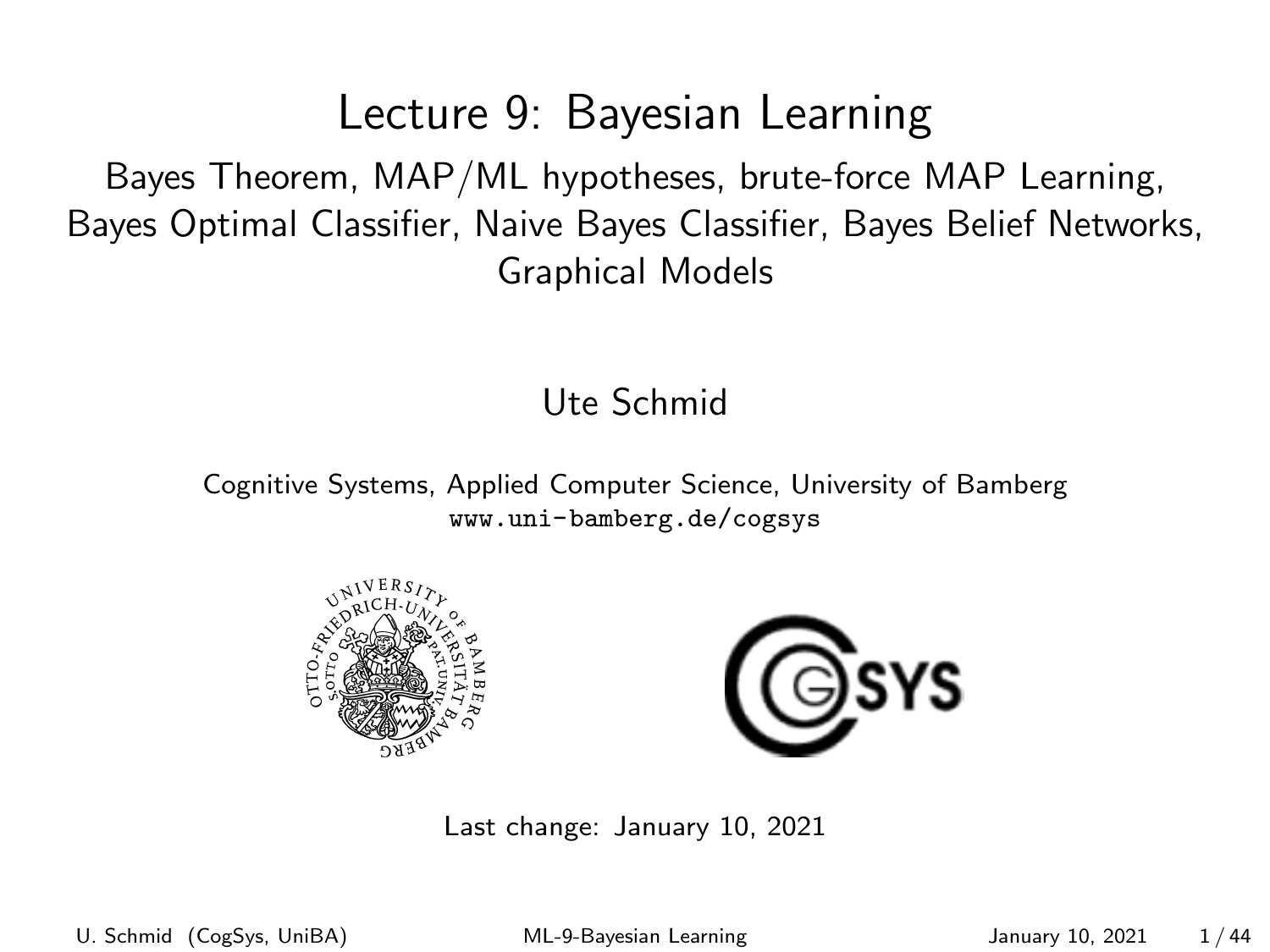## **Motivation**

- probabilistic approach to inference
- basic assumption:
	- $\rightarrow$  quantities of interest are governed by probability distributions
	- $\rightarrow$  optimal decisions can be made by reasoning about these probabilities together with observed training data
- Bayesian Learning is relevant for two reasons
	- $\triangleright$  first reason: explicit manipulation of probabilities
		- among the most practical approaches to certain types of learning problems
		- e.g. Bayes classifier is competitive with decision tree and neural network learning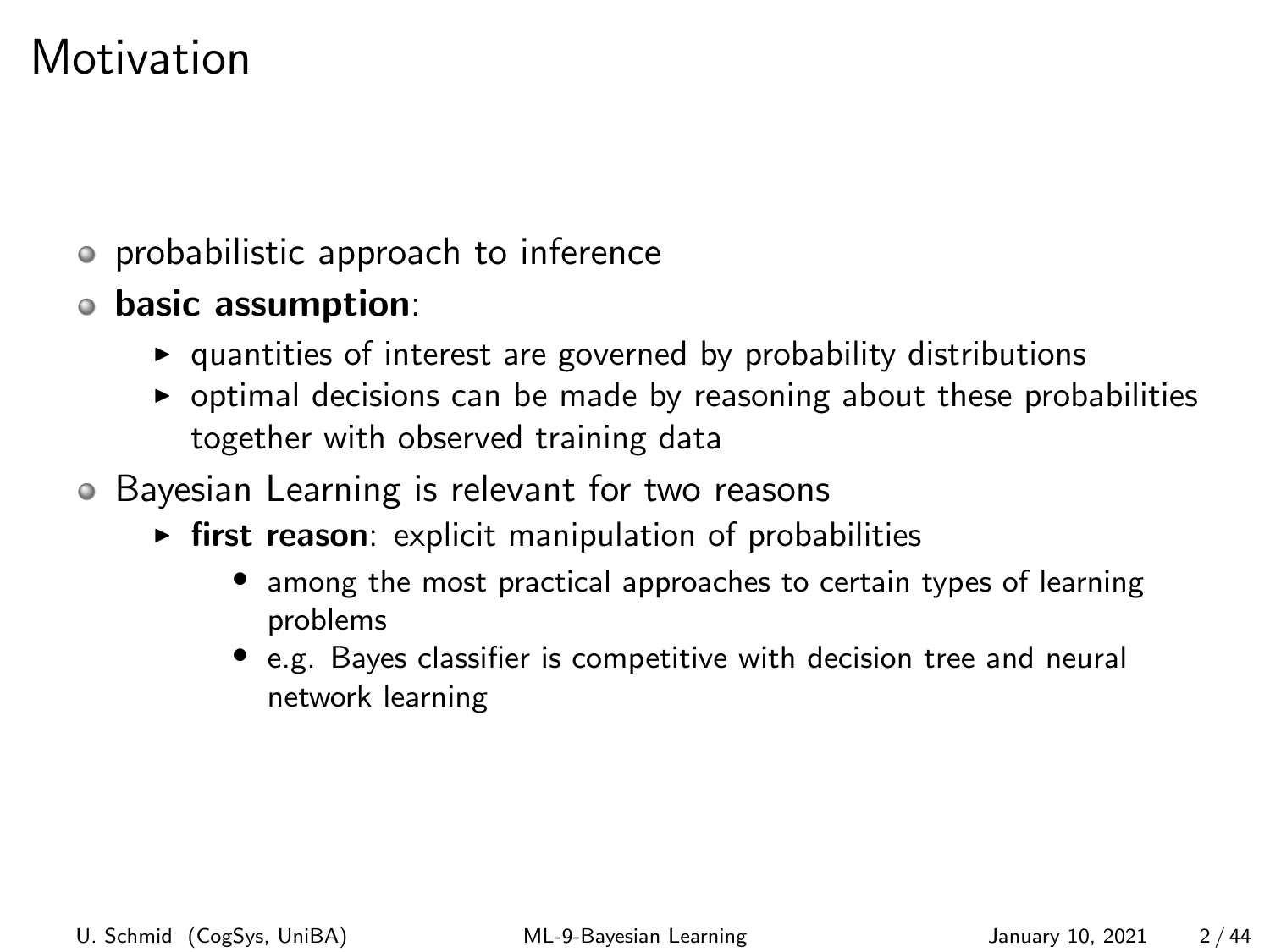## **Motivation**

- Bayesian Learning is relevant for two reasons (cont.)
	- $\triangleright$  second reason: useful perspective for understanding learning methods that do not explicitly manipulate probabilities
		- determine conditions under which algorithms output the most probable hypothesis
		- e.g. justification of the error functions in ANNs
		- e.g. justification of the inductive bias of decision trees

#### features of Bayesian Learning methods:

- $\triangleright$  each observed training example can incrementally decrease or increase the estimated probability that a hypothesis is correct
- $\triangleright$  prior knowledge can be combined with observed data to determine the final probability of a hypothesis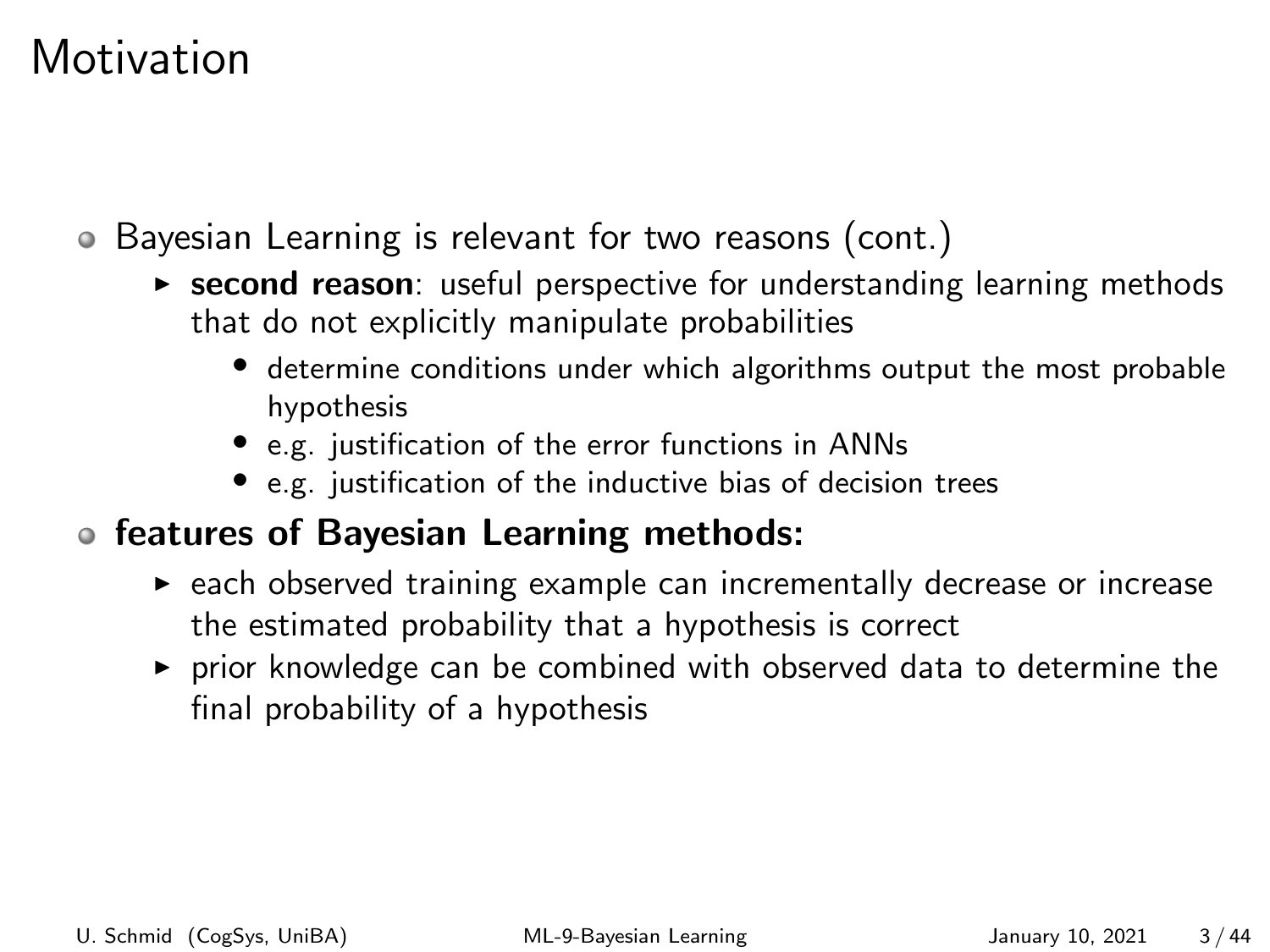## **Motivation**

#### features of Bayesian Learning methods (cont.):

- $\blacktriangleright$  hypotheses make probabilistic predictions
- $\triangleright$  new instances can be classified by combining the predictions of multiple hypotheses, weighted by their probabilities
- $\triangleright$  standard of optimal decision making against which other practical methods can be measured

#### practical difficulties:

- $\triangleright$  initial knowledge of many probabilities is required
- $\triangleright$  significant computational costs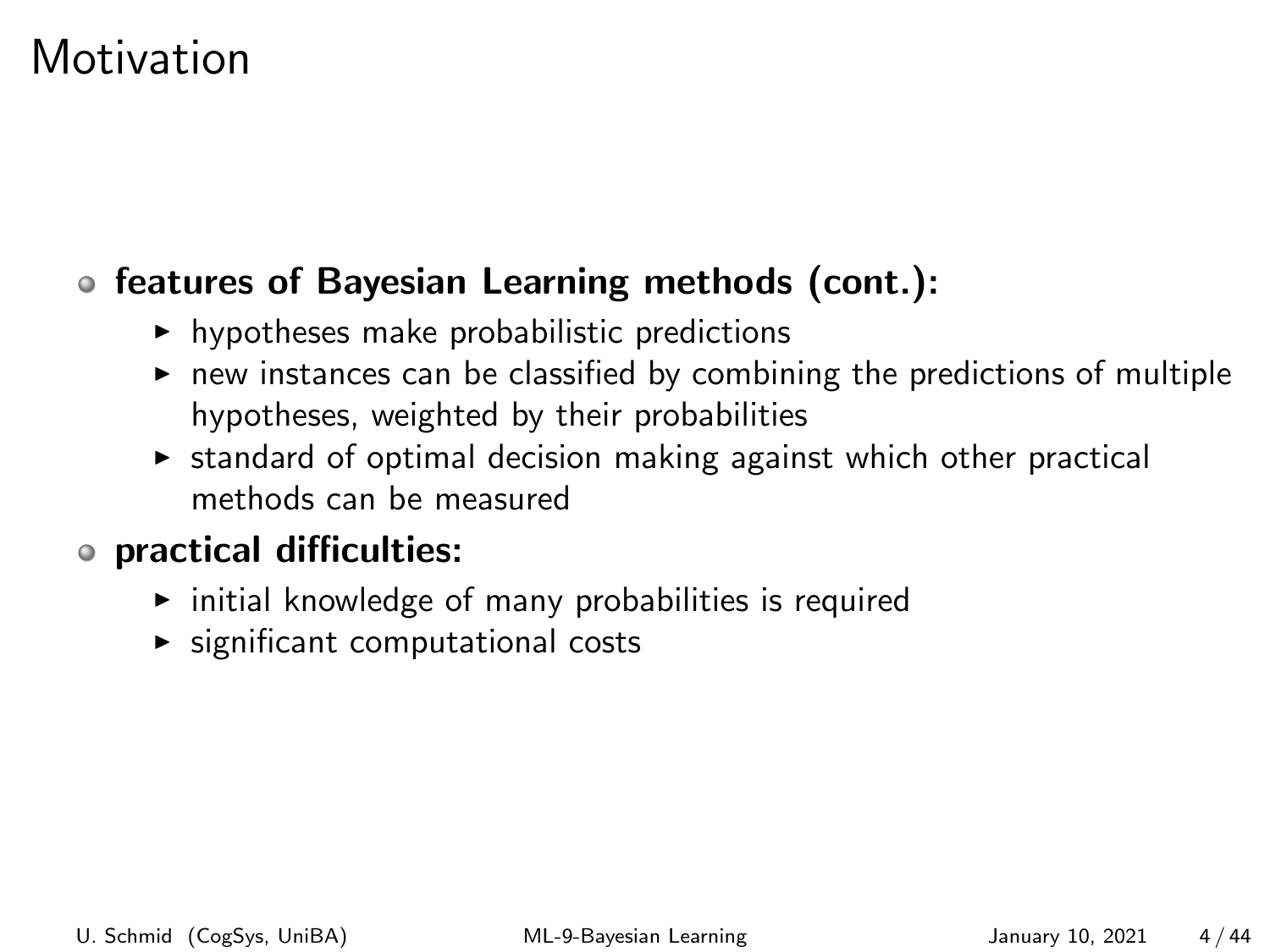## Outline

- Bayes Theorem
- MAP Hypothesis
- Byes Theorem and Concept Learning
- Brute-Force MAP Learning
- Naive Byes Classifier
- Estimating Probabilities
- Bayes Belief Networks / Graphical Models
	- $\blacktriangleright$  Notation
	- $\triangleright$  Representation
	- $\blacktriangleright$  Inference
- Maximum Likelihood and Least-Squared Error
- Minimum Description Length Principle
- Summary

U. Schmid (CogSys, UniBA) [ML-9-Bayesian Learning](#page-0-0) January 10, 2021 5/44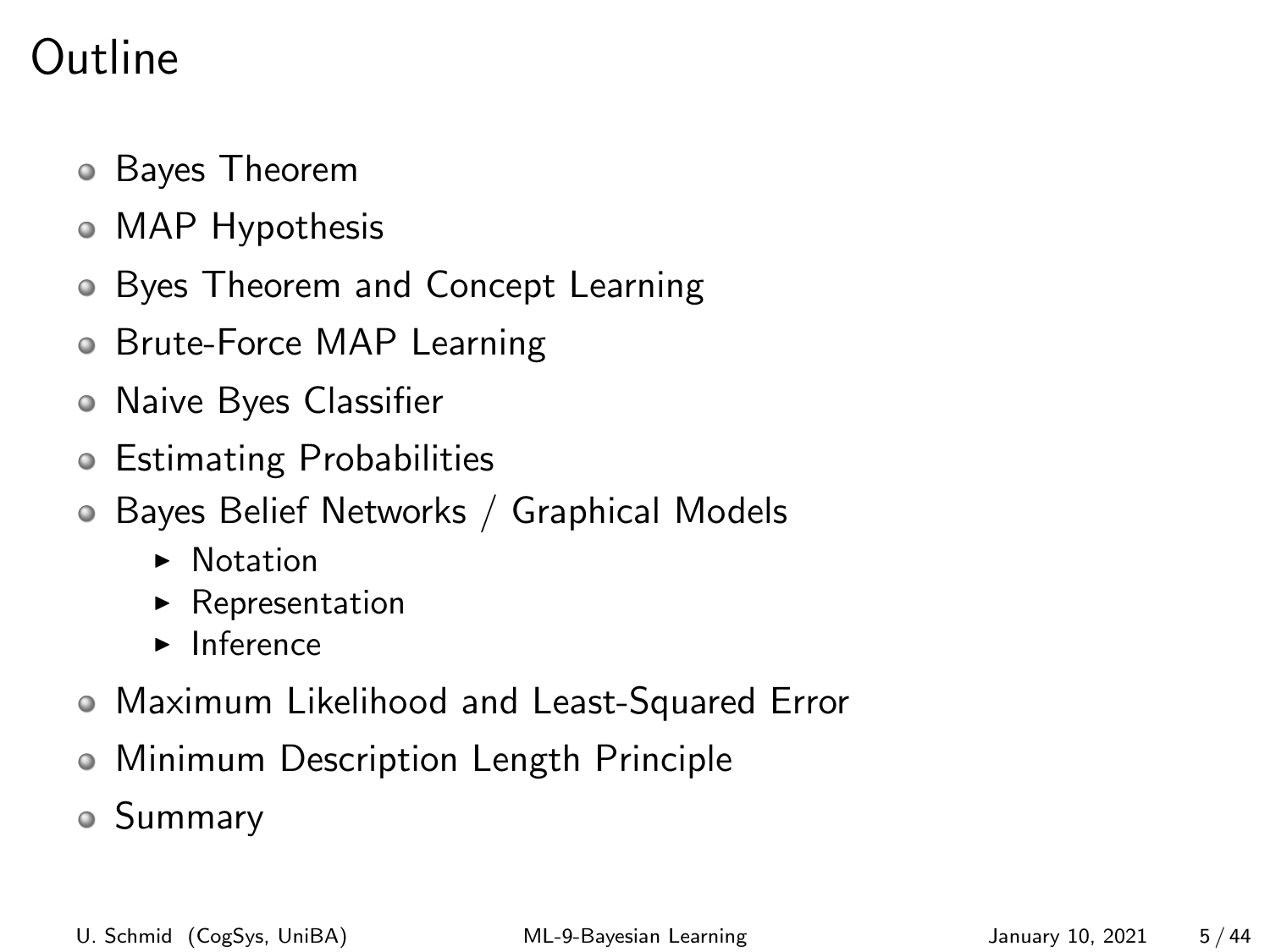### Bayes Theorem

- machine learning is interested in the *best hypothesis h* from some space H, given observed training data D
- best hypothesis  $\approx$  most probable hypothesis  $\bullet$
- $\Rightarrow$  Bayes Theorem provides a direct method of calculating the probability of such a hypothesis based on its prior probability, the probabilities of observing various data given the hypothesis, and the observed data itself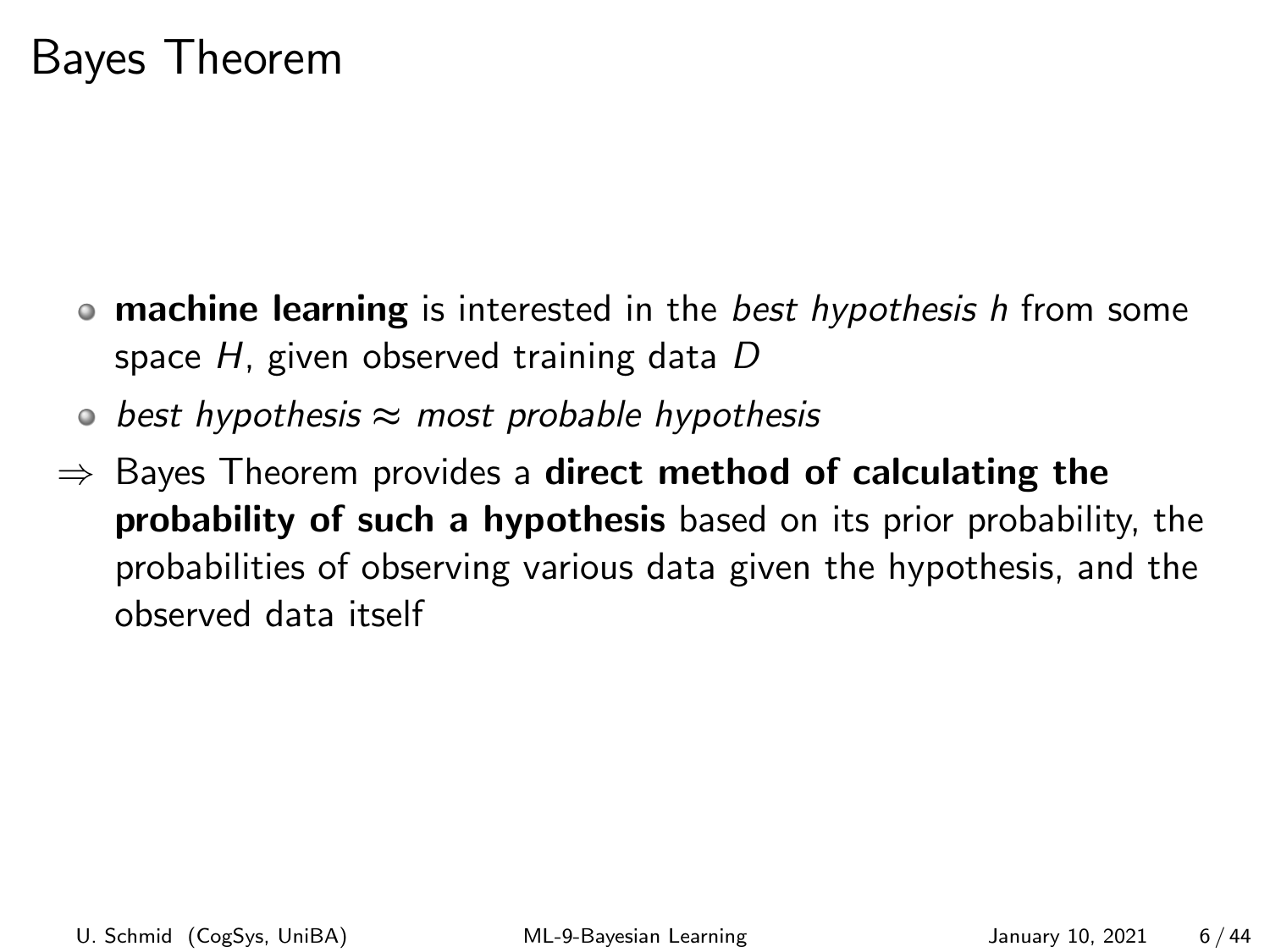### Bayes Theorem

#### more formal:

- $\blacktriangleright$  P(h) prior probability of h, reflects any background knowledge about the chance that h is correct
- $\triangleright$  P(D) prior probability of D, probability that D will be observed
- $\triangleright$   $P(D|h)$  probability of observing D given a world in which h holds
- $\triangleright$  P(h|D) posterior probability of h, reflects confidence that h holds after D has been observed

Bayes Theorem:

$$
P(h|D) = \frac{P(D|h)P(h)}{P(D)}
$$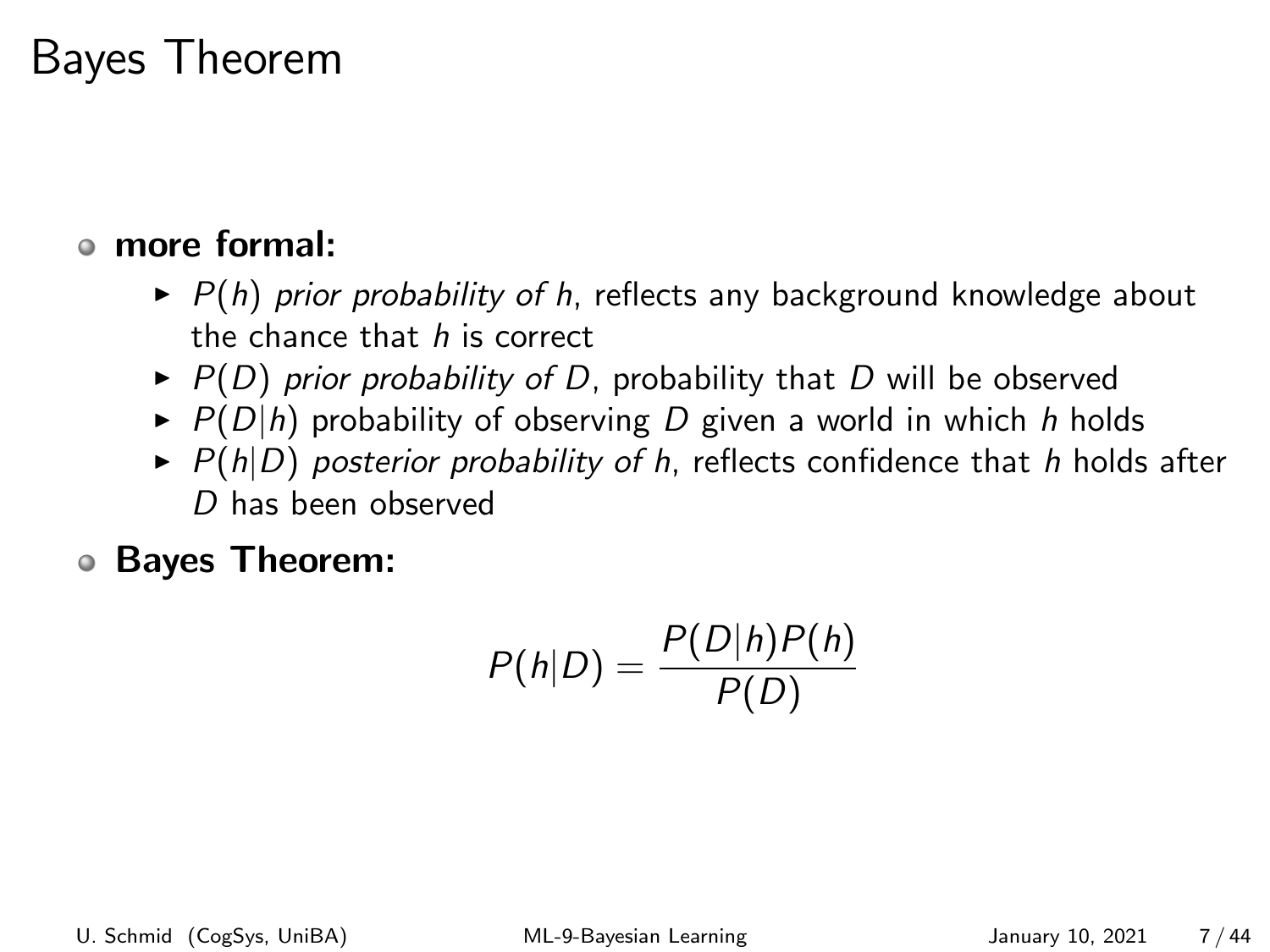## MAP Hypothesis

- in many learning scenarios, the learner considers some set of candidate hypotheses  $H$  and is interested in finding the most probable hypothesis  $h \in H$  given the observed training data D
- any maximally probable hypothesis is called *maximum a posteriori* (MAP) hypotheses

$$
h_{MAP} = \underset{h \in H}{\operatorname{argmax}} P(h|D)
$$
  
= 
$$
\underset{h \in H}{\operatorname{argmax}} \frac{P(D|h)P(h)}{P(D)}
$$
  
= 
$$
\underset{h \in H}{\operatorname{argmax}} P(D|h)P(h)
$$

note that  $P(D)$  can be dropped, because it is a constant independent of h

U. Schmid (CogSys, UniBA) [ML-9-Bayesian Learning](#page-0-0) January 10, 2021 8/44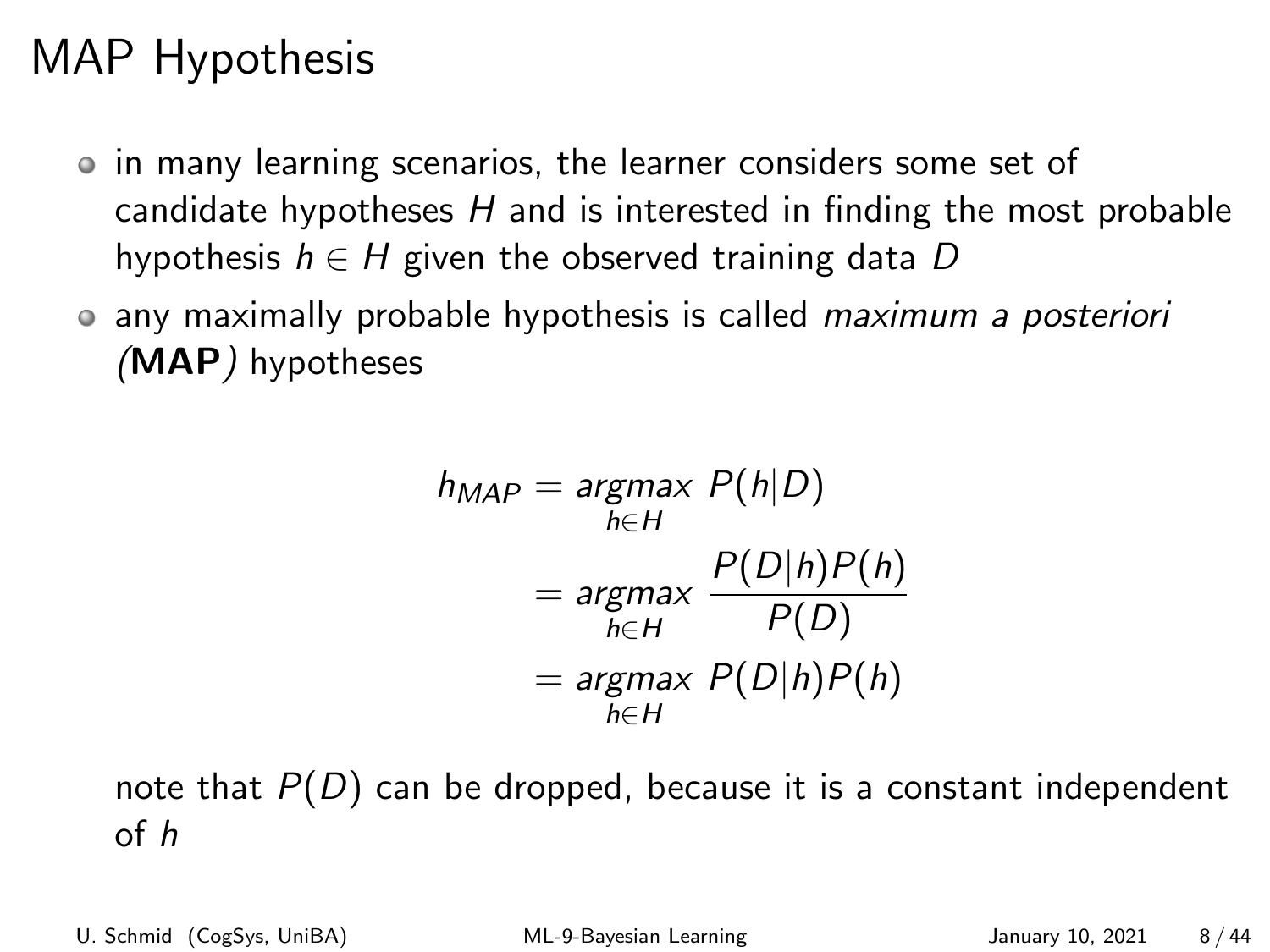## ML Hypothesis

- sometimes it is assumed that every hypothesis is equally probable a priori
- in this case, the equation before can be simplified
- $\bullet$  because  $P(D|h)$  is often called the likelihood of D given h, any hypothesis that maximizes  $P(D|h)$  is called maximum likelihood (ML) hypothesis

$$
h_{ML} = \underset{h \in H}{\text{argmax}} P(D|h)
$$

note that in this case  $P(h)$  can be dropped, because it is equal for each  $h \in H$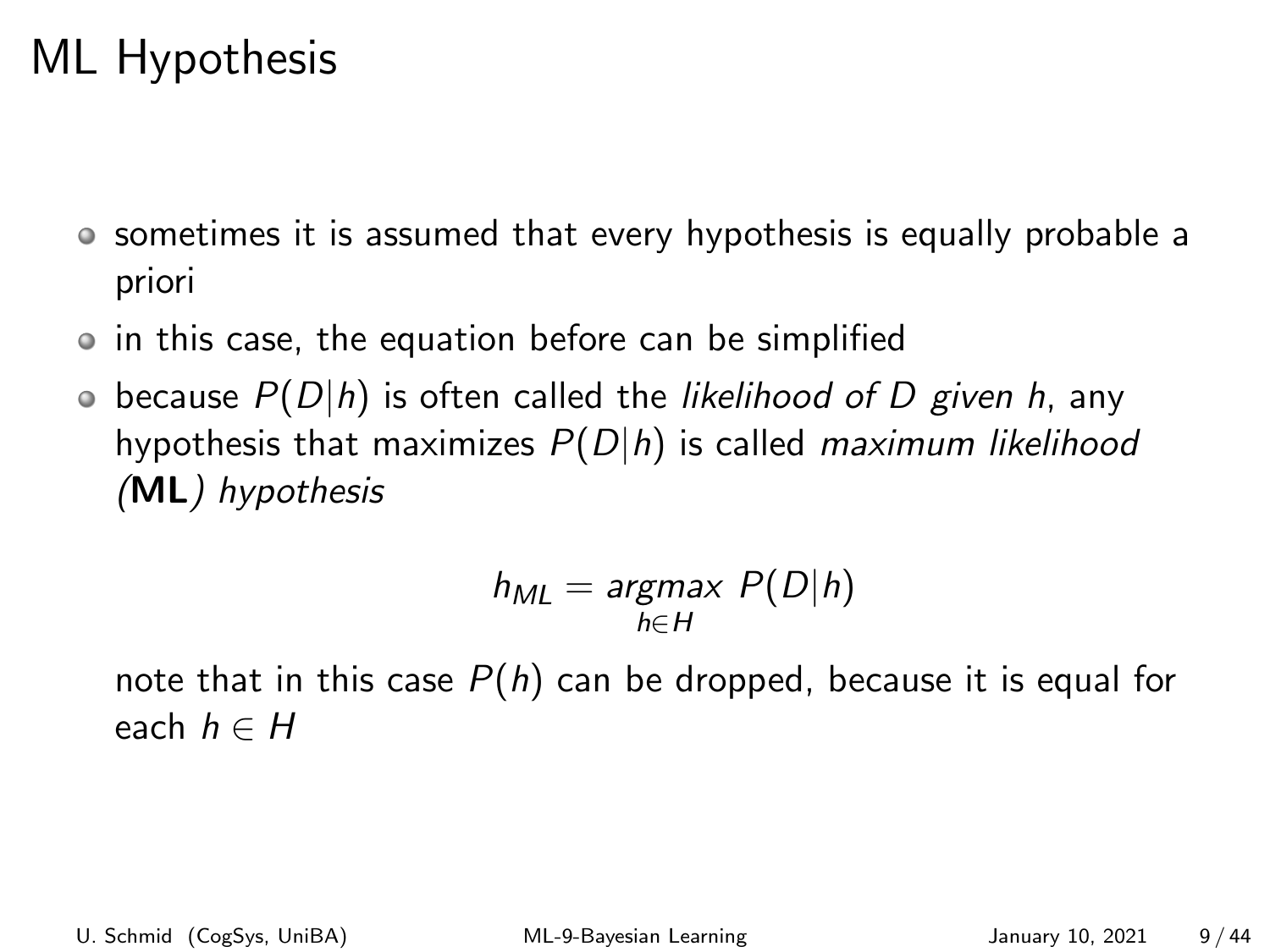## Example

- consider a medical diagnosis problem in which there are two alternative hypotheses
	- $\rightarrow$  the patient has a particular form of cancer (denoted by cancer)
	- $\triangleright$  the patient does not (denoted by  $\neg$ cancer)
- o the available data is from a particular laboratory with two possible outcomes:
	- $\oplus$  (positive) and  $\ominus$  (negative)

$$
P(cancer) = 0.008 \qquad P(\neg cancer) = 0.992
$$
  
\n
$$
P(\oplus |cancer) = 0.98 \qquad P(\ominus |cancer) = 0.02
$$
  
\n
$$
P(\oplus |cancer) = 0.03 \qquad P(\ominus |cancer) = 0.97
$$

- suppose a new patient is observed for whom the lab test returns a positive (⊕) result
- Should we diagnose the patient as having cancer or not?

$$
P(\oplus | \text{cancer}) P(\text{cancer}) = (0.98)0.008 = 0.0078
$$
  

$$
P(\oplus | \neg \text{cancer}) P(\neg \text{cancer}) = (0.03)0.992 = 0.0298
$$
  

$$
\Rightarrow h_{MAP} = \neg \text{cancer}
$$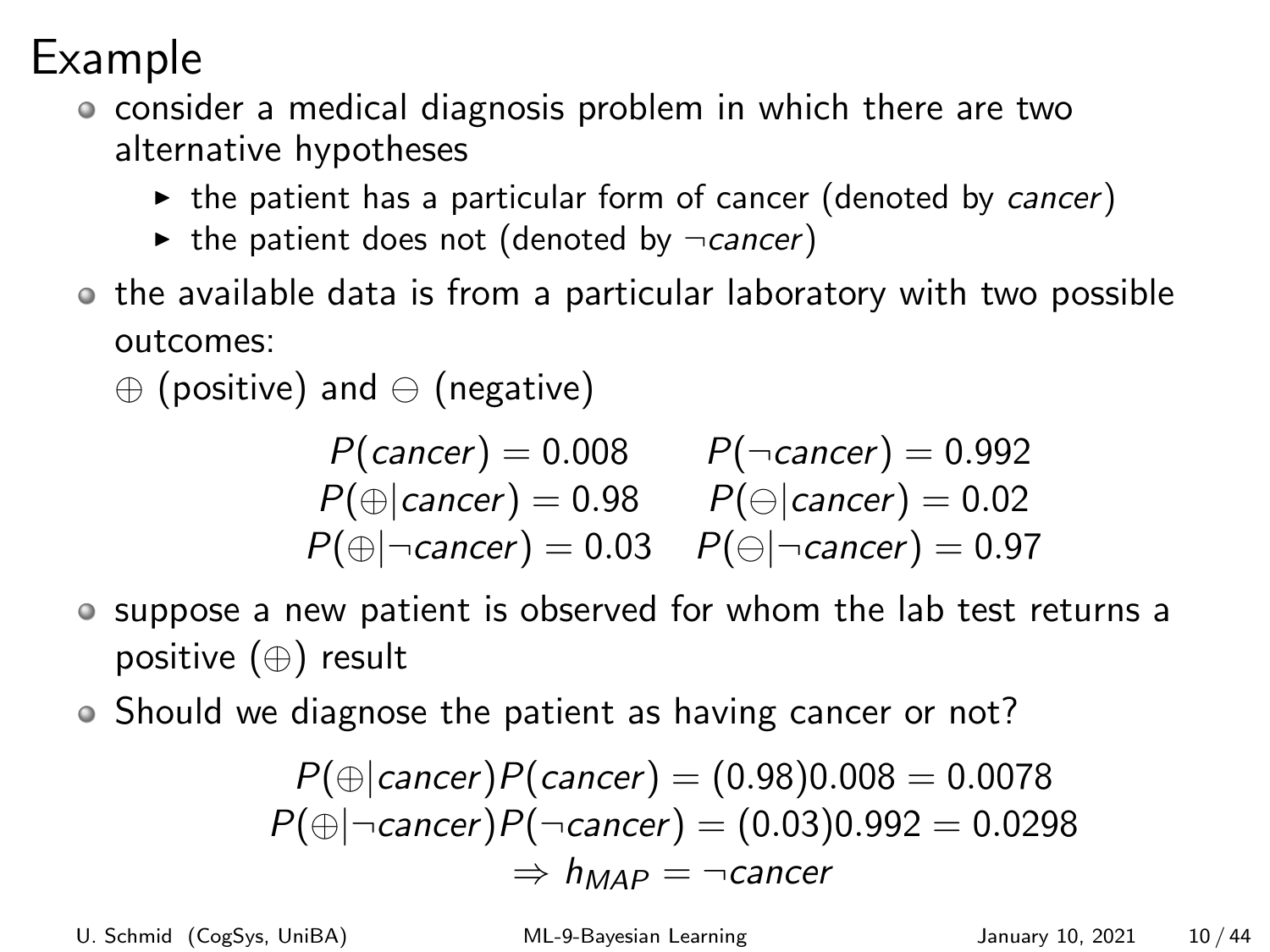### Example

• the exact posterior probabilities can be determined by normalizing the above properties to 1

$$
P(cancer | \oplus) = \frac{0.0078}{0.0078 + 0.0298} = 0.21
$$

$$
P(\neg cancer | \oplus) = \frac{0.0298}{0.0078 + 0.0298} = 0.79
$$

 $\Rightarrow$  the result of Bayesian inference depends strongly on the prior probabilities, which must be available in order to apply the method directly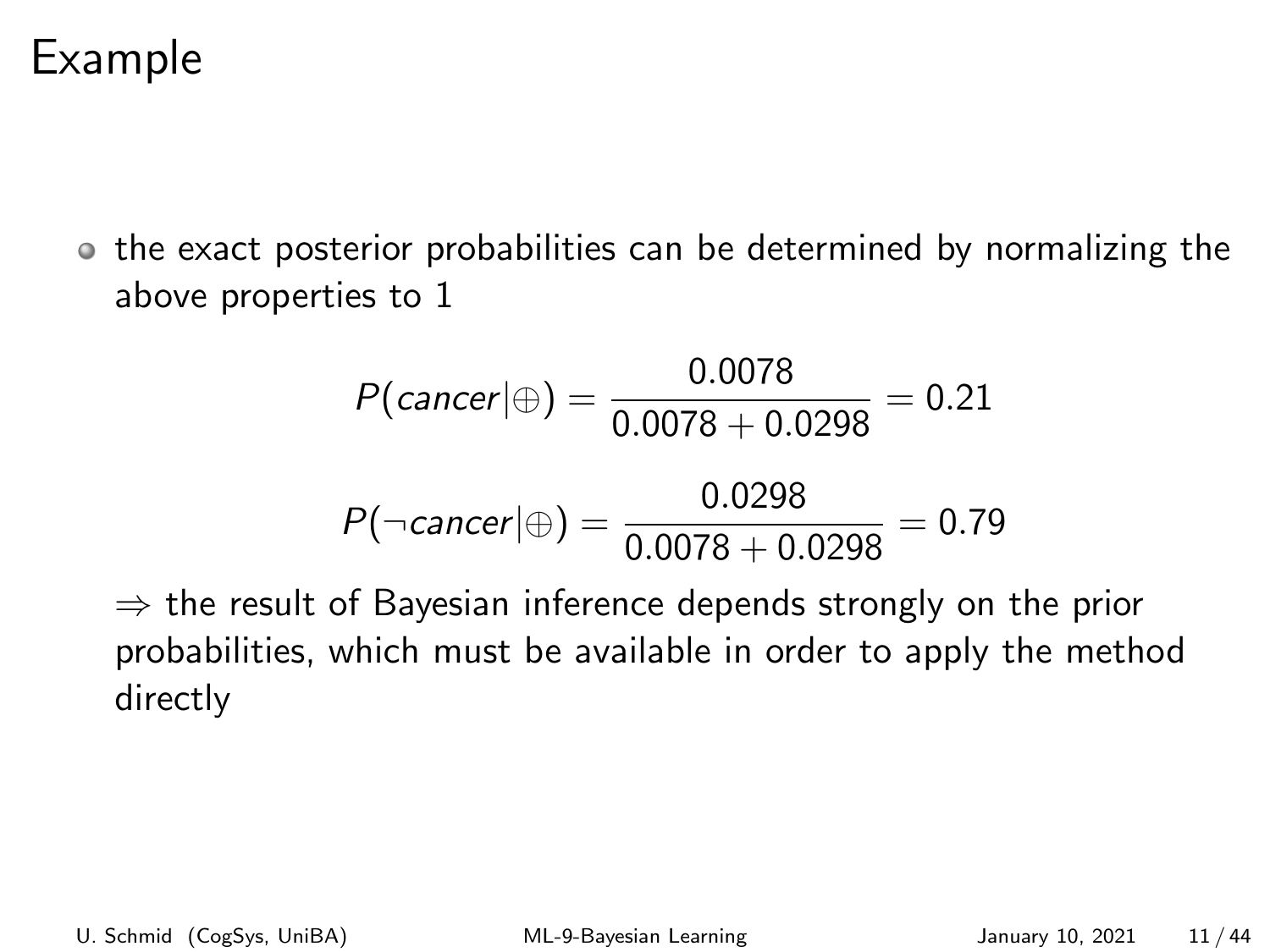## Bayes Theorem and Concept Learning

- What is the relationship between Bayes theorem and the problem of concept learning?
- it can be used for designing a straightforward learning algorithm
- Brute-Force MAP LEARNING algorithm

**1** For each hypothesis  $h \in H$ , calculate the posterior probability

$$
P(h|D) = \frac{P(D|h)P(h)}{P(D)}
$$

2 Output hypothesis  $h_{MAP}$  with the highest posterior probability

$$
h_{MAP} = \underset{h \in H}{\text{argmax}} P(h|D)
$$

U. Schmid (CogSys, UniBA) [ML-9-Bayesian Learning](#page-0-0) January 10, 2021 12/44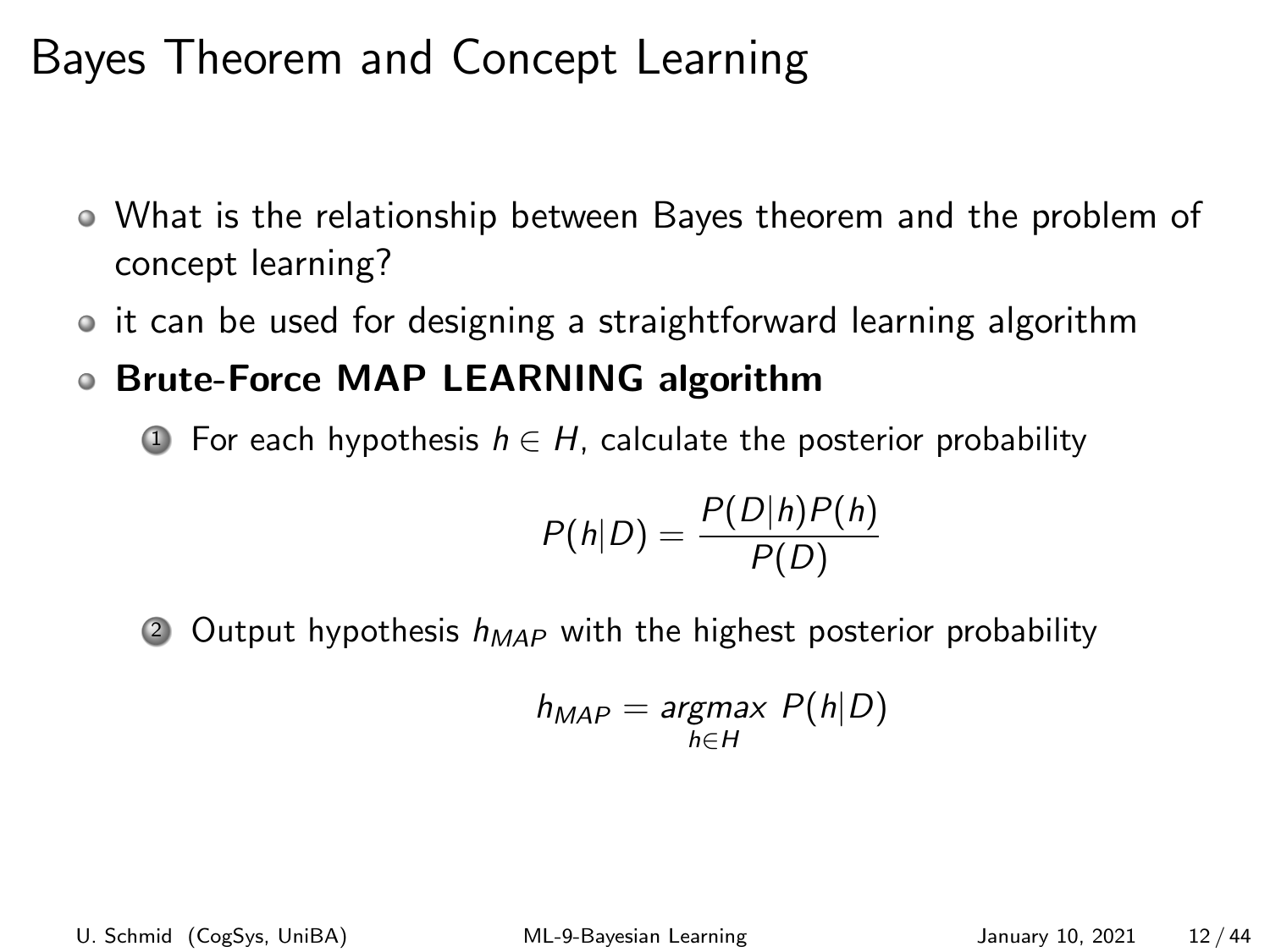## Brute-Force MAP LEARNING

• in order to specify a learning problem for the algorithm, values for  $P(h)$  and  $P(D|h)$  must be specified

assumptions

- training data D is noise free (i.e.,  $d_i = c(x_i)$ )
- 2 target concept  $c$  is contained in  $H$ (i.e.  $(∃h ∈ H)[(∀x ∈ X)[h(x) = c(x)]])$
- <sup>3</sup> no reason to believe that any hypothesis is more probable than any other

$$
\Rightarrow P(h) = \frac{1}{|H|} \text{ for all } h \in H
$$

$$
\Rightarrow P(D|h) = \begin{cases} 1 & \text{if } d_i = h(x_i) \text{ for all } d_i \in D \\ 0 & \text{otherwise} \end{cases}
$$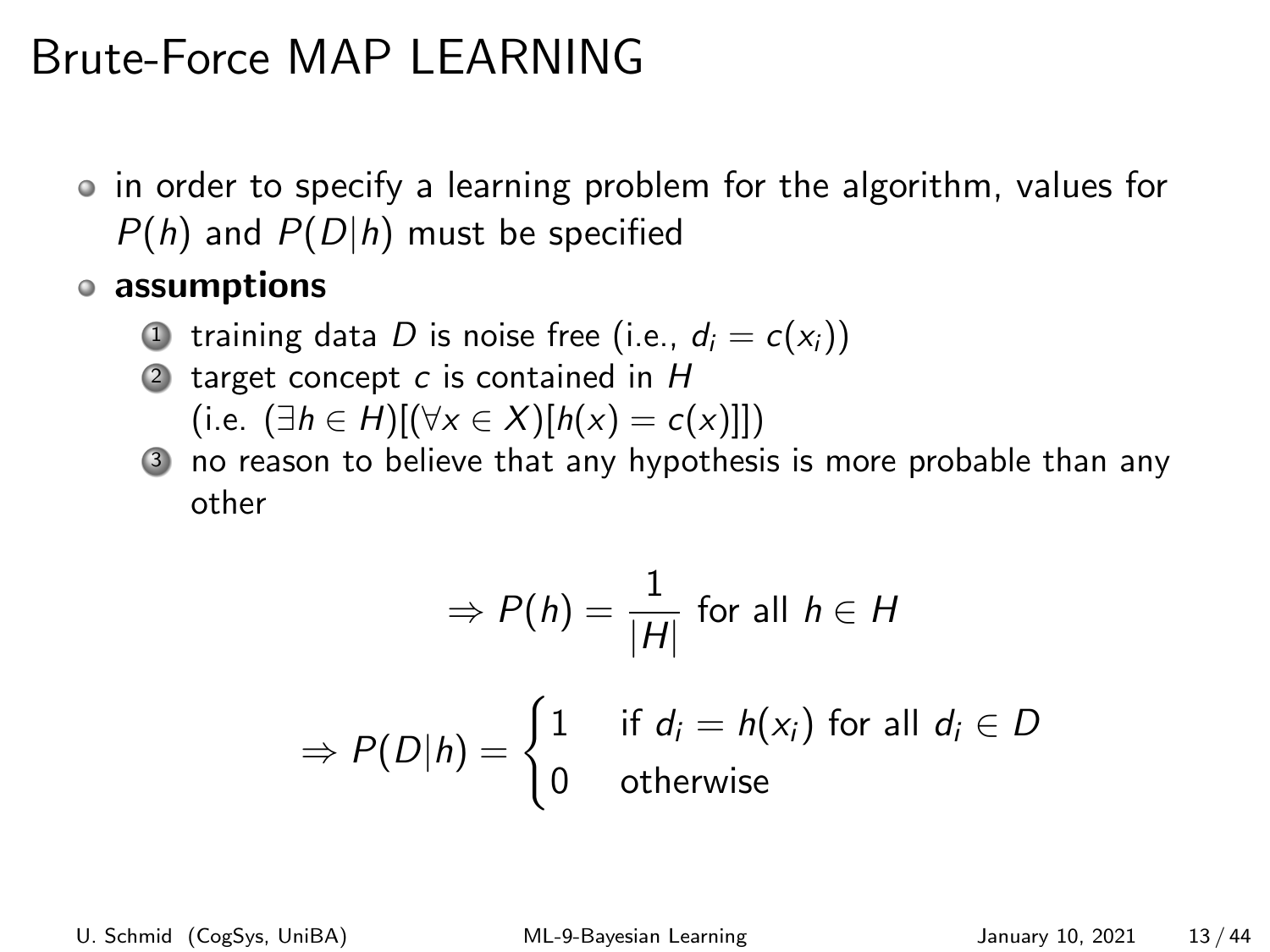## Brute-Force MAP LEARNING

now the problem for the learning algorithms is fully-defined

 $\bullet$  in a first step, we have to determine the probabilities for  $P(h|D)$ 

 $\triangleright$  h is inconsistent with training data D

$$
P(h|D) = \frac{0 \cdot P(h)}{P(D)} = 0
$$

 $\blacktriangleright$  h is consistent with training data D

$$
P(h|D) = \frac{1 \cdot \frac{1}{|H|}}{P(D)} = \frac{1 \cdot \frac{1}{|H|}}{\frac{|VS_{H,D}|}{|H|}} = \frac{1}{|VS_{H,D}|}
$$

- $\Rightarrow$  The sum over all hypotheses of  $P(h|D)$  must be one and the number of hypotheses consistent with D is by definition  $|VS_{H,D}|$ .
- $\Rightarrow$  this analysis implies that, **under these assumptions**, each consistent hypothesis is a MAP hypothesis, because for each consistent hypothesis  $P(h|D) = \frac{1}{|V S_{H,D}|}$

U. Schmid (CogSys, UniBA) [ML-9-Bayesian Learning](#page-0-0) January 10, 2021 14 / 44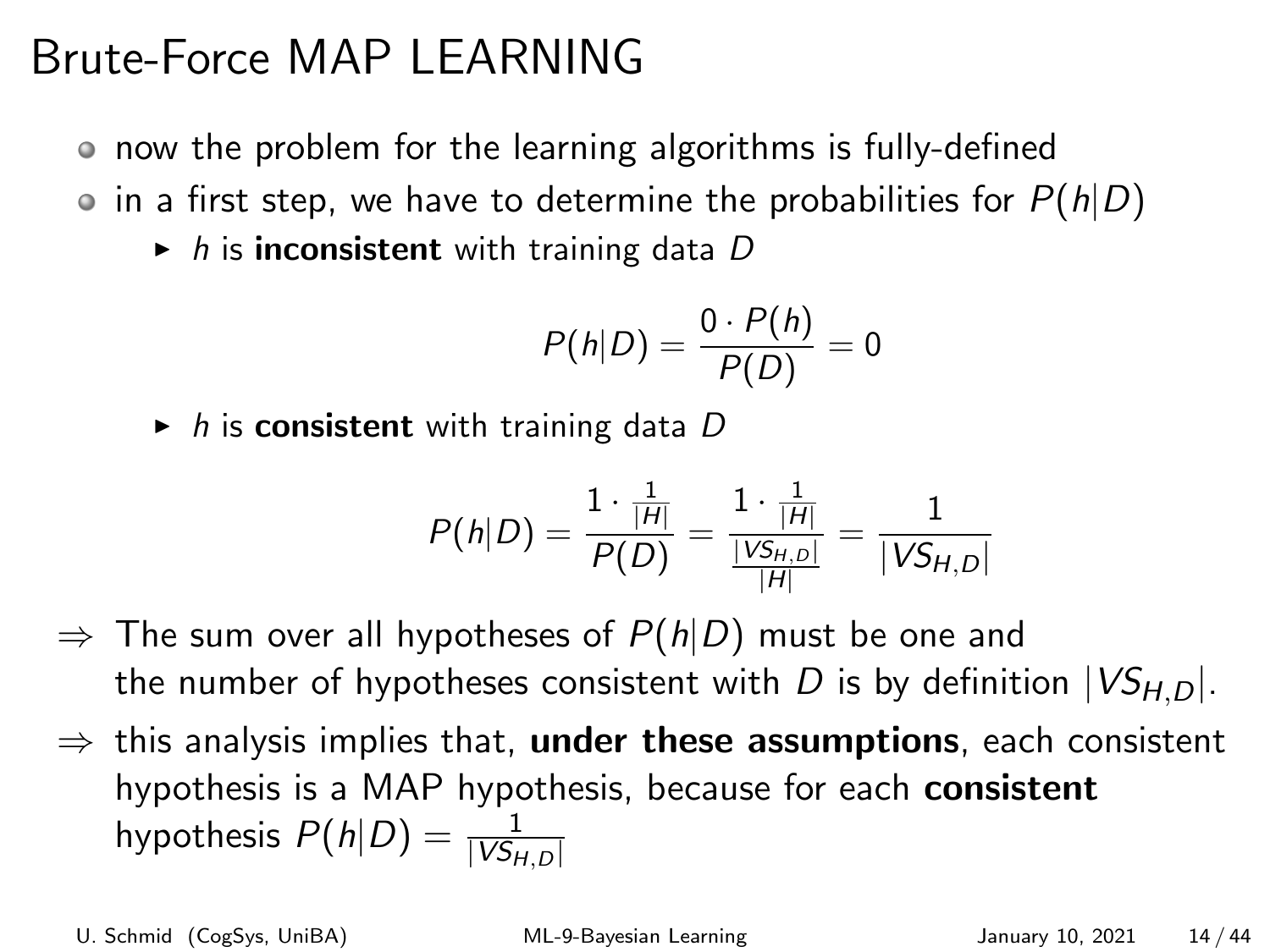# Brute-Force MAP LEARNING



#### • evolution of probabilities

(a) all hypotheses have the same probability  $(b) + (c)$  as training data accumulates, the posterior probability of inconsistent hypotheses becomes zero while the total probability summing to 1 is shared equally among the remaining consistent hypotheses

U. Schmid (CogSys, UniBA) [ML-9-Bayesian Learning](#page-0-0) January 10, 2021 15/44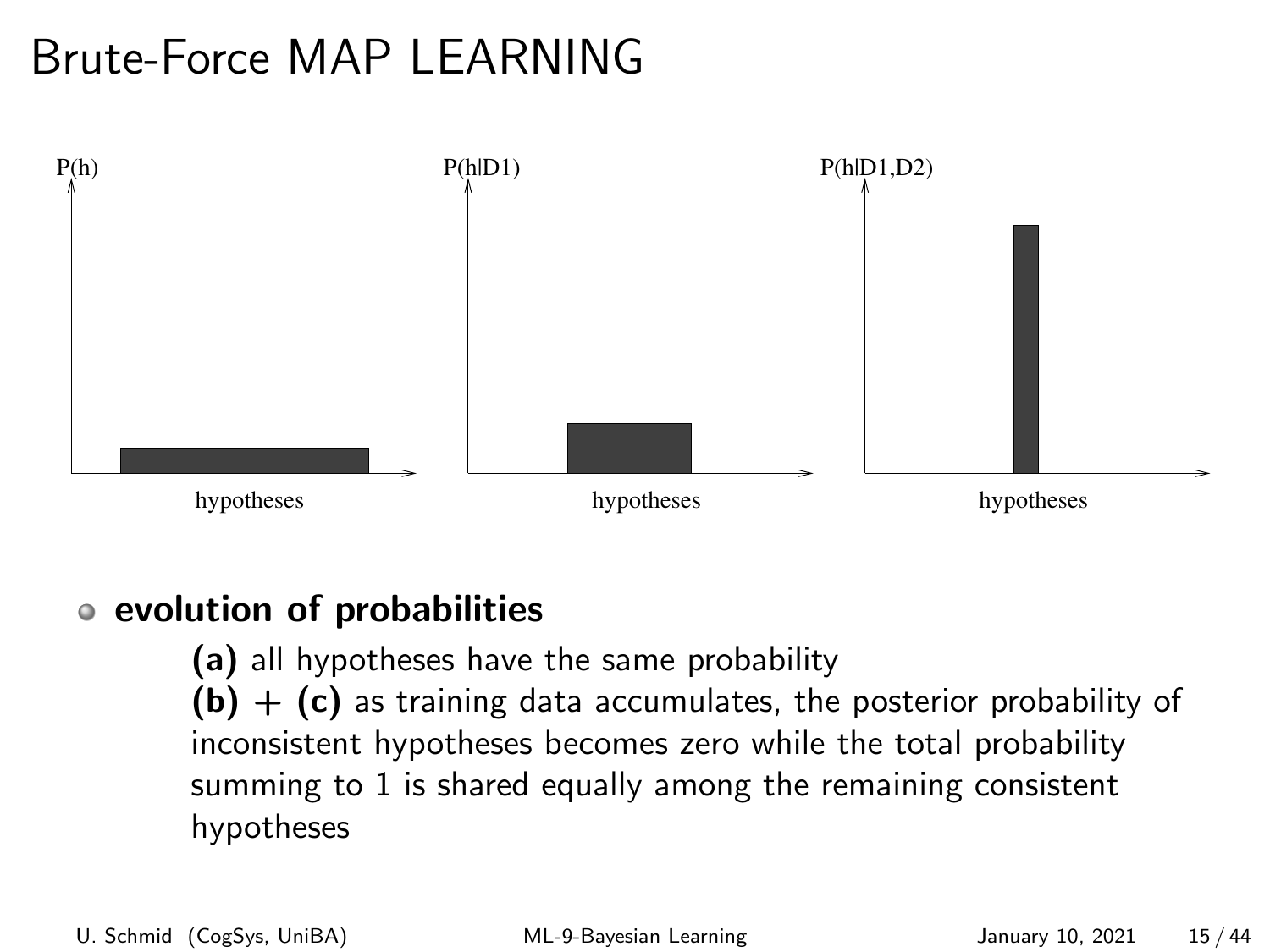## Consistent Learners

- every consistent learner outputs a MAP hypothesis, if we assume a uniform prior probability distribution over H and deterministic, noise-free training data
- FIND-S
	- $\triangleright$  if c is contained in H, then
	- $\triangleright$  outputs a consistent hypothesis and therefore a MAP hypothesis under the probability distributions  $P(h)$  and  $P(D|h)$  defined above
	- $\triangleright$  i.e. for each  $P(h)$  that favors more specific hypotheses, FIND-S outputs a MAP hypothesis
- $\Rightarrow$  Bayesian framework is a way to characterize the behaviour of learning algorithms
- $\Rightarrow$  by identifying probability distributions  $P(h)$  and  $P(D|h)$  under which the output is a optimal hypothesis, implicit assumptions of the algorithm can be characterized (Inductive Bias)
- $\Rightarrow$  inductive inference is modeled by an equivalent *probabilistic reasoning* system based on Bayes theorem

U. Schmid (CogSys, UniBA) [ML-9-Bayesian Learning](#page-0-0) January 10, 2021 16 / 44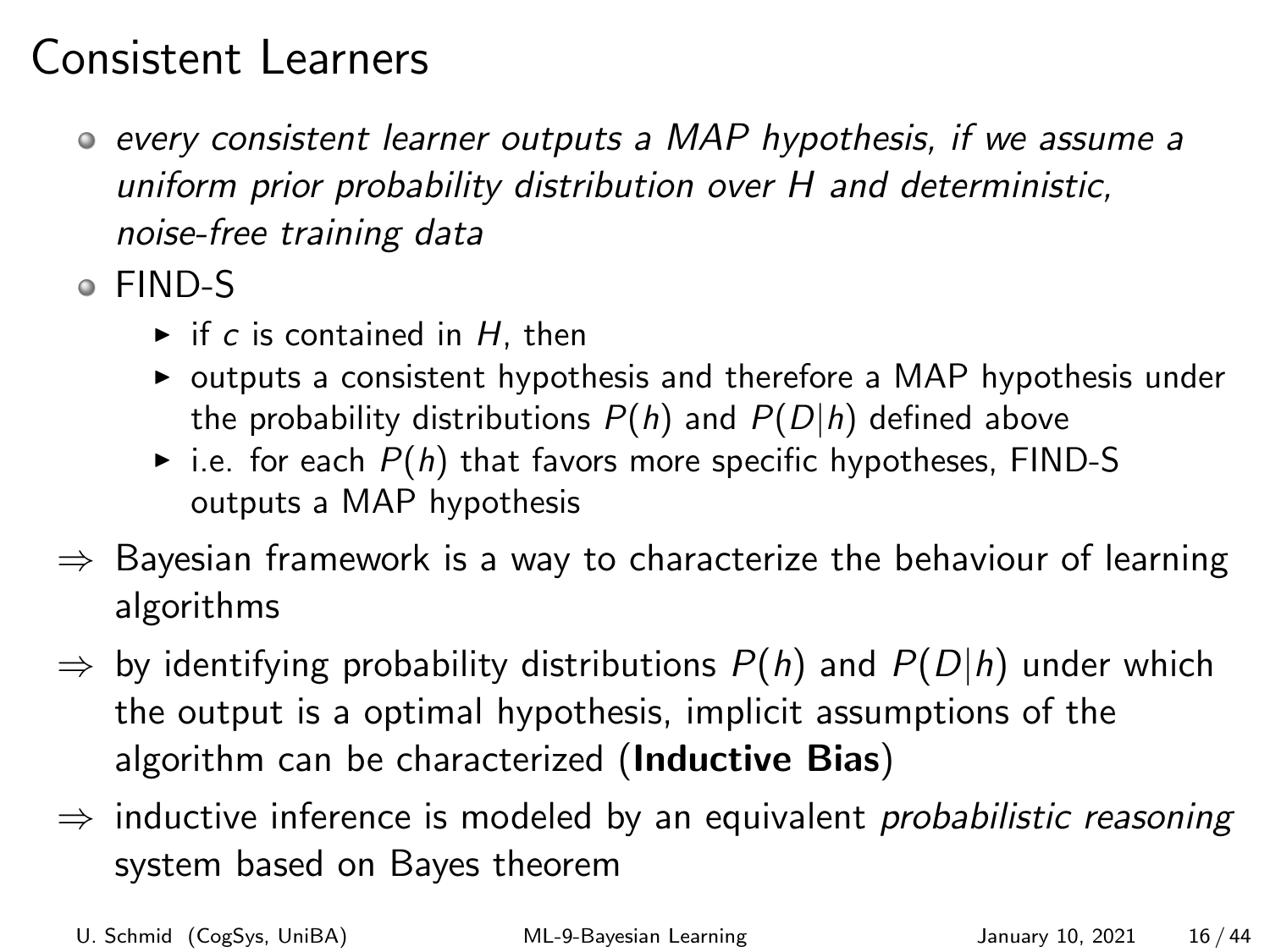# Bayes Optimal Classifier

- **question:** What is the most probable classification of the new instance given the training data?
- $\circ$  simply applying  $h_{MAP}$  is not the best solution (as one could wrongly think of)
- example:
	- $H = \{h_1, h_2, h_3\}$  where  $P(h_1|D) = .4$ ,  $P(h_2|D) = P(h_3|D) = .3$
	- $h_{MAP} = h_1$
	- $\triangleright$  consider a new instance x encountered, which is classified positive by  $h_1$  and negative by  $h_2$ ,  $h_3$
	- $\blacktriangleright$  taking all hypotheses into account,
		- the probability that  $x$  is positive is .4 and
		- the probability that  $x$  is negative is .6
	- $\Rightarrow$  most probable classification  $\neq$  classification of  $h_{MAP}$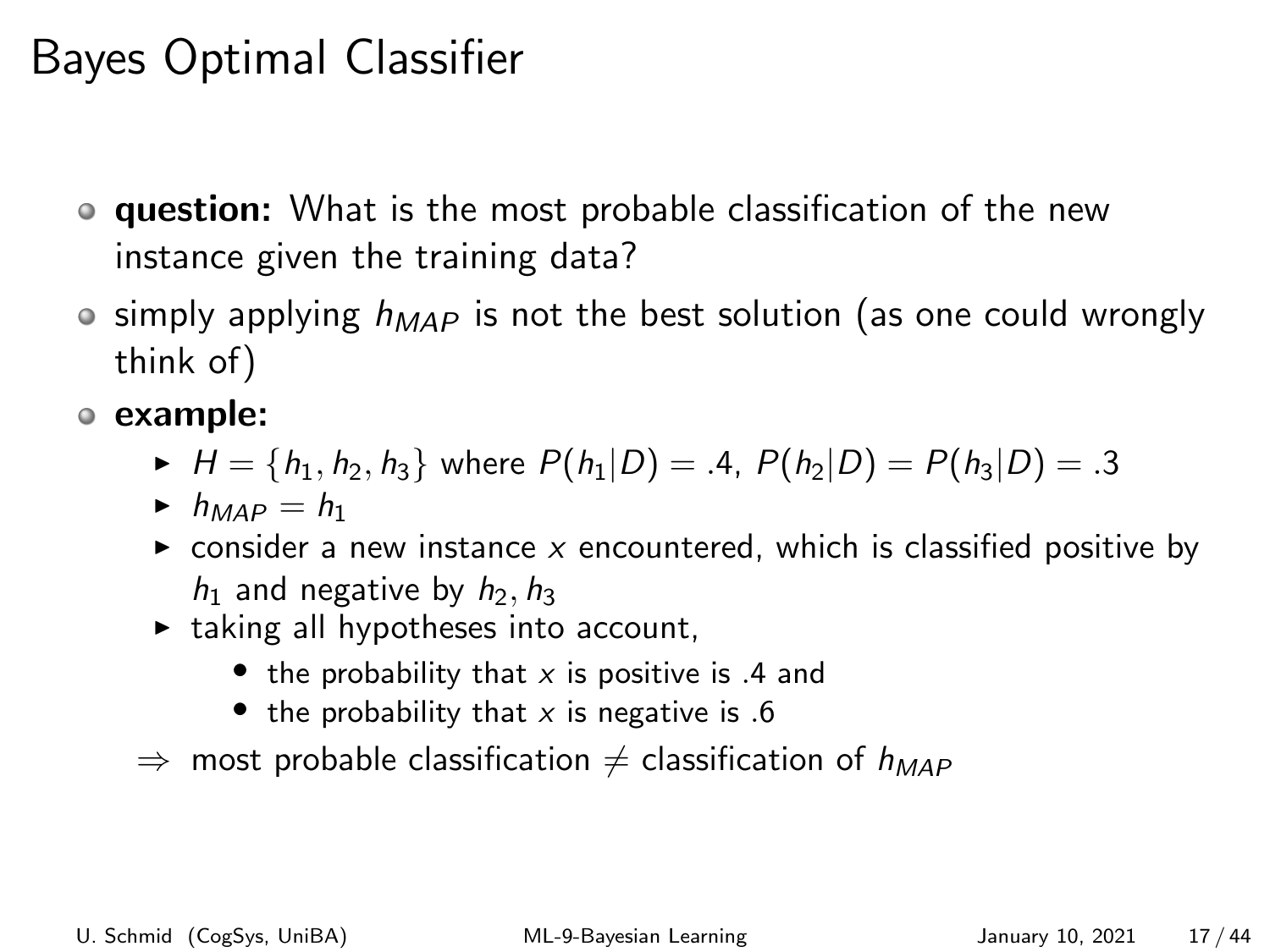# Bayes Optimal Classifier

o the most probable classification is obtained by combining the predictions of all hypotheses, weighted by their posterior probabilities

$$
P(v_j|D) = \sum_{h_i \in H} P(v_j|h_i)P(h_i|D)
$$

where  $P(\mathsf{v}_j | D)$  is the probability that the correct classification is  $\mathsf{v}_j$ Bayes optimal classifier:

$$
\underset{v_j \in V}{argmax} \sum_{h_i \in H} P(v_j|h_i)P(h_i|D)
$$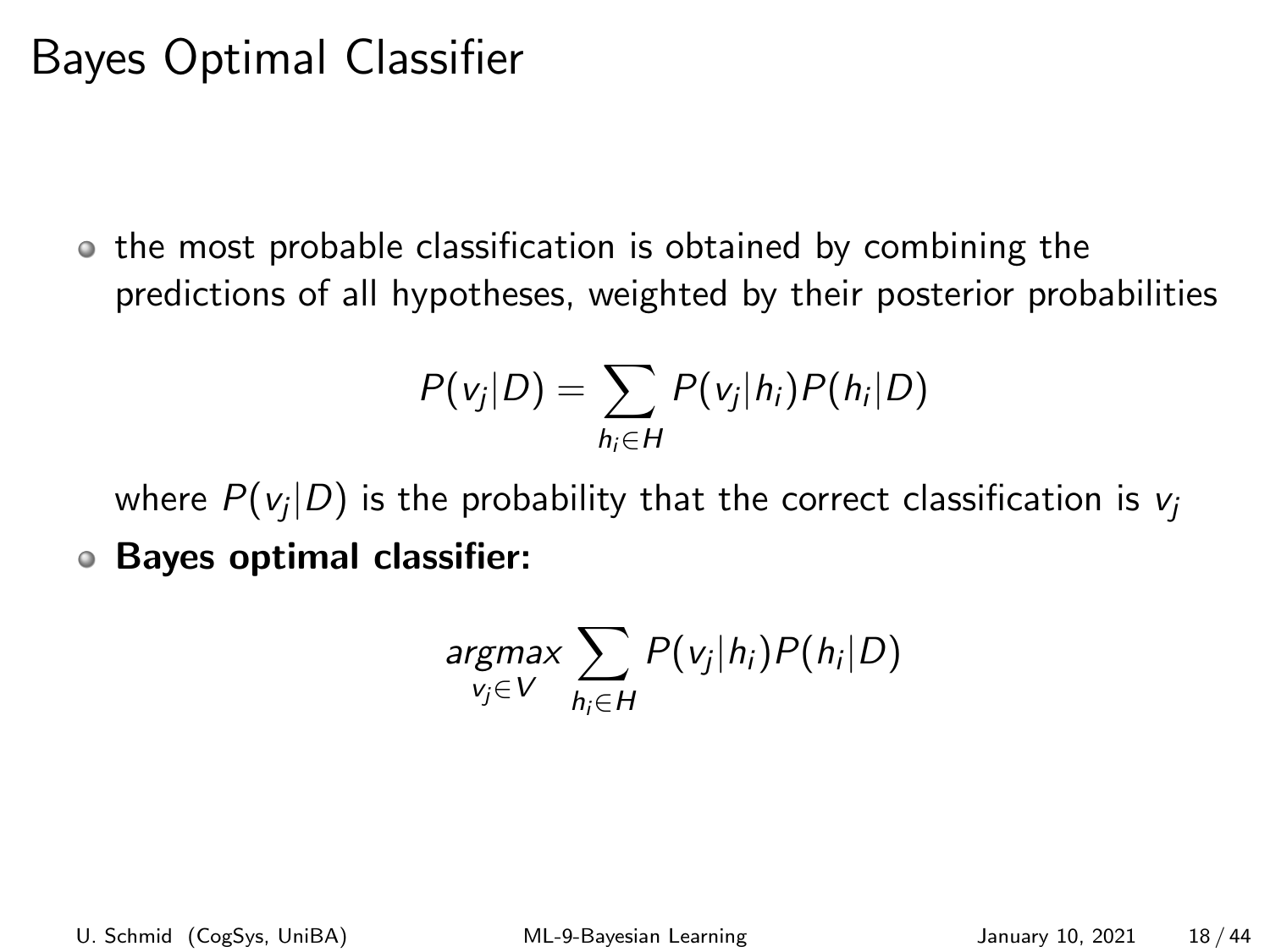$V = \{\oplus,\ominus\}$ 

$$
P(h_1, D) = 0.4 \quad P(\ominus, h_1) = 0 \quad P(\oplus, h_1) = 1
$$
  
\n
$$
P(h_2, D) = 0.3 \quad P(\ominus, h_2) = 1 \quad P(\oplus, h_2) = 0
$$
  
\n
$$
P(h_3, D) = 0.3 \quad P(\ominus, h_3) = 1 \quad P(\oplus, h_3) = 0
$$

therefore

$$
\sum_{h_i \in H} P(\bigoplus |h_i) P(h_i|D) = 0.4
$$
  

$$
\sum_{h_i \in H} P(\bigoplus |h_i) P(h_i|D) = 0.6
$$

and

$$
\underset{v_j \in \{\oplus,\ominus\}}{\text{argmax}} \sum_{h_i \in H} P(v_j|h_i)P(h_i|D) = \ominus
$$

U. Schmid (CogSys, UniBA) [ML-9-Bayesian Learning](#page-0-0) January 10, 2021 19/44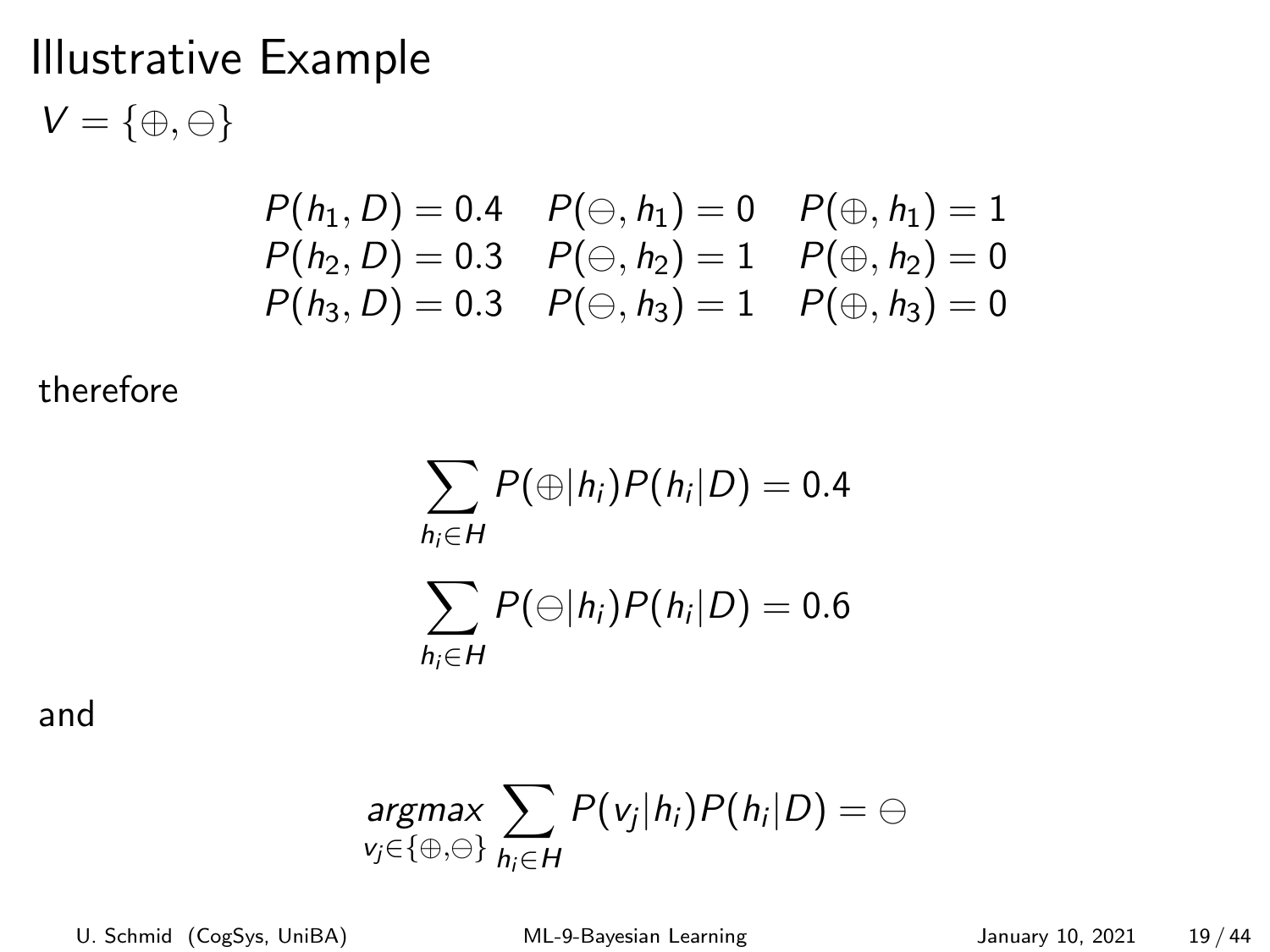### Naive Bayes Classifier

- $\bullet$  applies to learning tasks where each instance x is described by a conjunction of attribute values and where the target function  $f(x)$ can take on any value from some finite set V
- training examples are described by  $\langle a_1, a_2, ..., a_n \rangle$
- Bayesian approach  $\bullet$

$$
v_{MAP} = \underset{v_j \in V}{argmax} P(v_j | a_1, a_2, ..., a_n)
$$
  
= 
$$
\underset{v_j \in V}{argmax} \frac{P(a_1, a_2, ..., a_n | v_j) P(v_j)}{P(a_1, a_2, ..., a_n)}
$$
  
= 
$$
\underset{v_j \in V}{argmax} P(a_1, a_2, ..., a_n | v_j) P(v_j)
$$

U. Schmid (CogSys, UniBA) [ML-9-Bayesian Learning](#page-0-0) January 10, 2021 20/44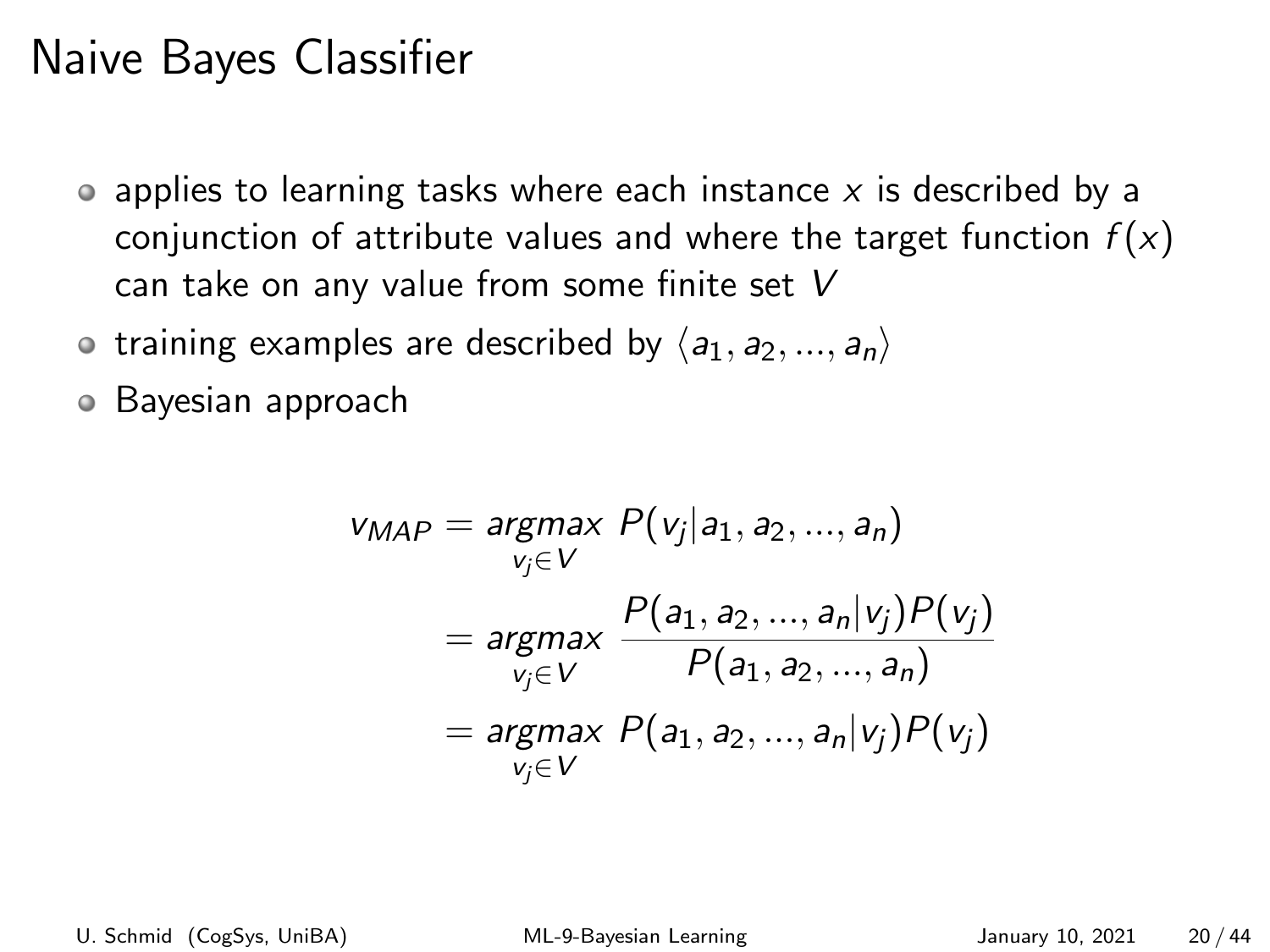## Naive Bayes Classifier

- $P({\mathsf v}_j)$  can be estimated by counting the frequency of  ${\mathsf v}_j$  in  $D$
- $P(a_1, a_2, ..., a_n | v_i)$  cannot by estimated in this fashion
	- ightharpoonup number of these terms is  $|X| \cdot |V|$
- simplification of naive Bayes classifier
	- $\triangleright$  attribute values are conditionally independent
	- hence,  $P(a_1, a_2, ..., a_n | v_j) = \prod_i P(a_i | v_j)$
	- $\blacktriangleright$  hence, number terms is

 $distinct$  attributes $\lvert \cdot \rvert distinct$  target values

- $\triangleright$  no explicit search through H, just counting frequencies
- ⇒ Naive Bayes Classifier

$$
v_{NB} = \underset{v_j \in V}{\text{argmax}} \ P(v_j) \prod_i P(a_i|v_j)
$$

U. Schmid (CogSys, UniBA) [ML-9-Bayesian Learning](#page-0-0) January 10, 2021 21/44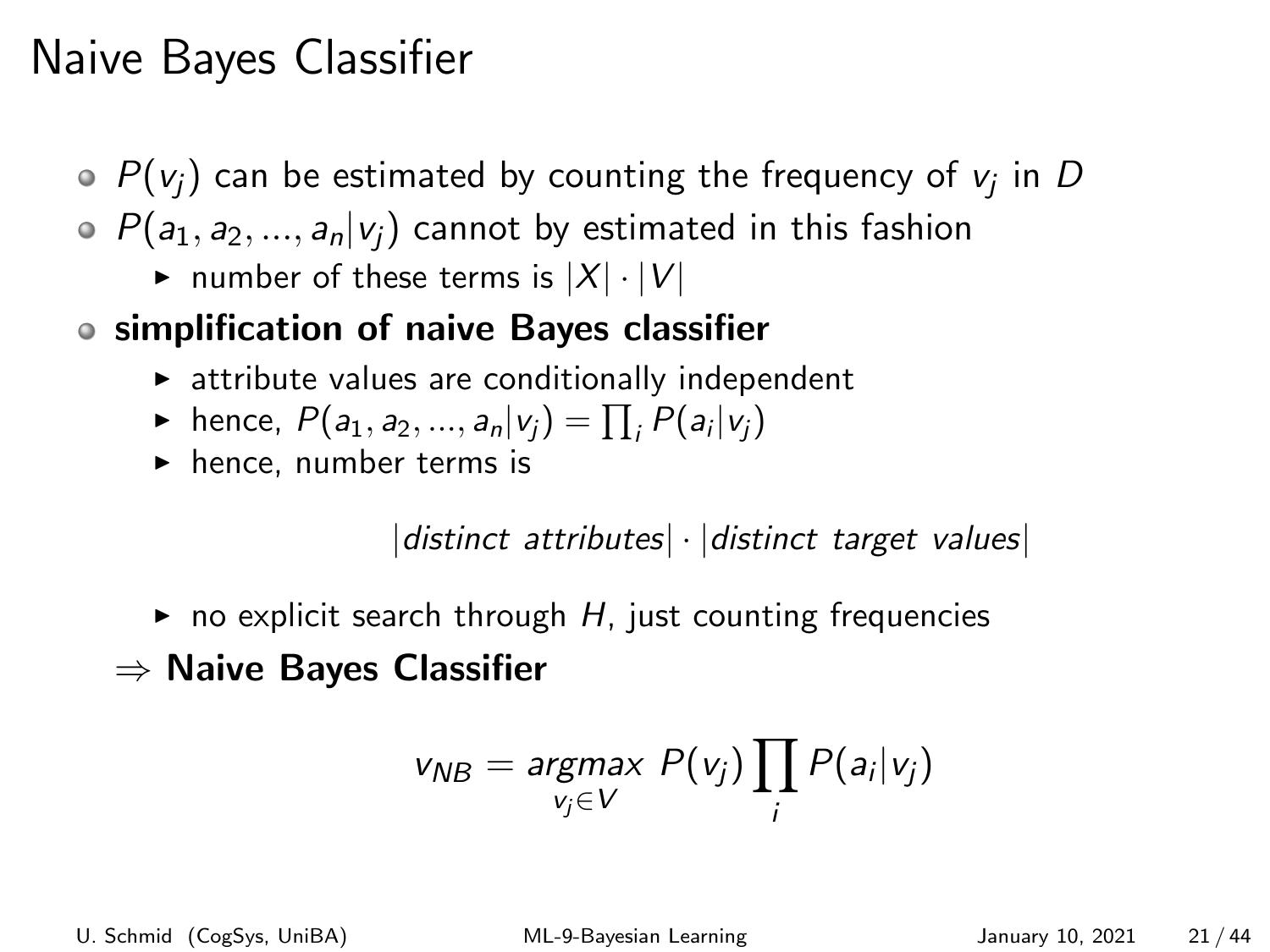example days:

| Day             | Sunny    | Temp. | Humidity | Wind   | Play Tennis |
|-----------------|----------|-------|----------|--------|-------------|
| D1              | Sunny    | Hot   | High     | Weak   | No          |
| D <sub>2</sub>  | Sunny    | Hot   | High     | Strong | No          |
| D3              | Overcast | Hot   | High     | Weak   | Yes         |
| D4              | Rain     | Mild  | High     | Weak   | Yes         |
| D5              | Rain     | Cool  | Normal   | Weak   | Yes         |
| D6              | Rain     | Cool  | Normal   | Strong | No          |
| D7              | Overcast | Cool  | Normal   | Strong | Yes         |
| D8              | Sunny    | Mild  | High     | Weak   | No          |
| D9              | Sunny    | Cool  | Normal   | Weak   | Yes         |
| D <sub>10</sub> | Rain     | Mild  | Normal   | Weak   | Yes         |
| D11             | Sunny    | Mild  | Normal   | Strong | Yes         |
| D <sub>12</sub> | Overcast | Mild  | High     | Strong | Yes         |
| D <sub>13</sub> | Overcast | Hot   | Normal   | Weak   | Yes         |
| D14             | Rain     | Mild  | High     | Strong | No          |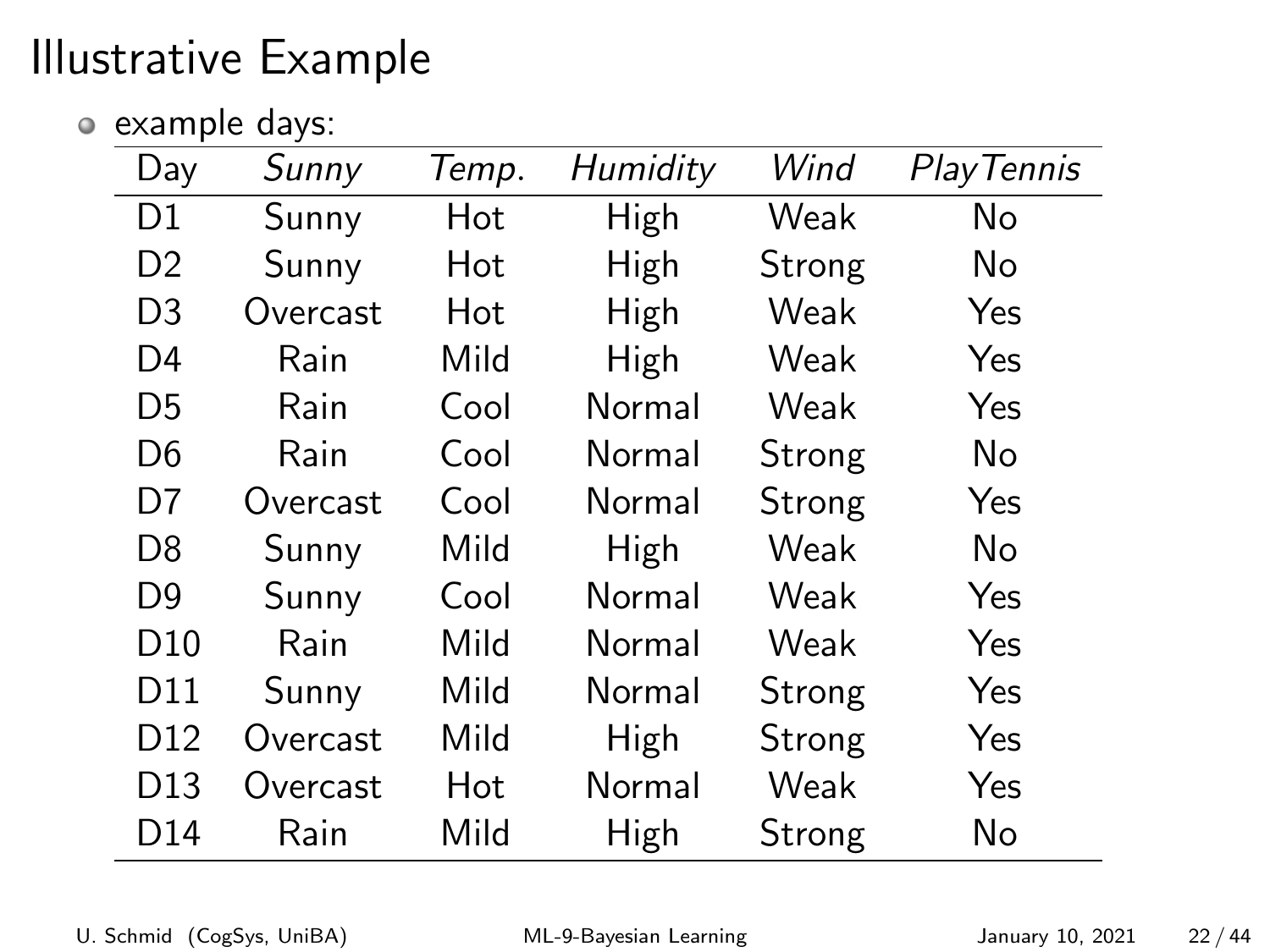novel instance:

 $\langle$  Outlook = Sunny, Temperature = Cool, Humidity = High, Wind = Strong)

o Instantiation of the Naive Bayes Classifier

$$
v_{NB} = \underset{v_j \in \{yes, no\}}{\text{argmax}} P(v_j) \prod_j P(a_i|v_j)
$$

where

$$
\prod_i P(a_i|v_j) = P(Outlook = sunny|v_j) \cdot P(Temperature = cool|v_j)
$$

$$
P(Humidity = high|v_j) \cdot P(Wind = strong|v_j)
$$

estimation of probabilities

$$
P(PlayTennis = yes) = \frac{9}{14} = 0.64 P(PlayTennis = no) = \frac{5}{14} = 0.36
$$

U. Schmid (CogSys, UniBA) [ML-9-Bayesian Learning](#page-0-0) January 10, 2021 23/44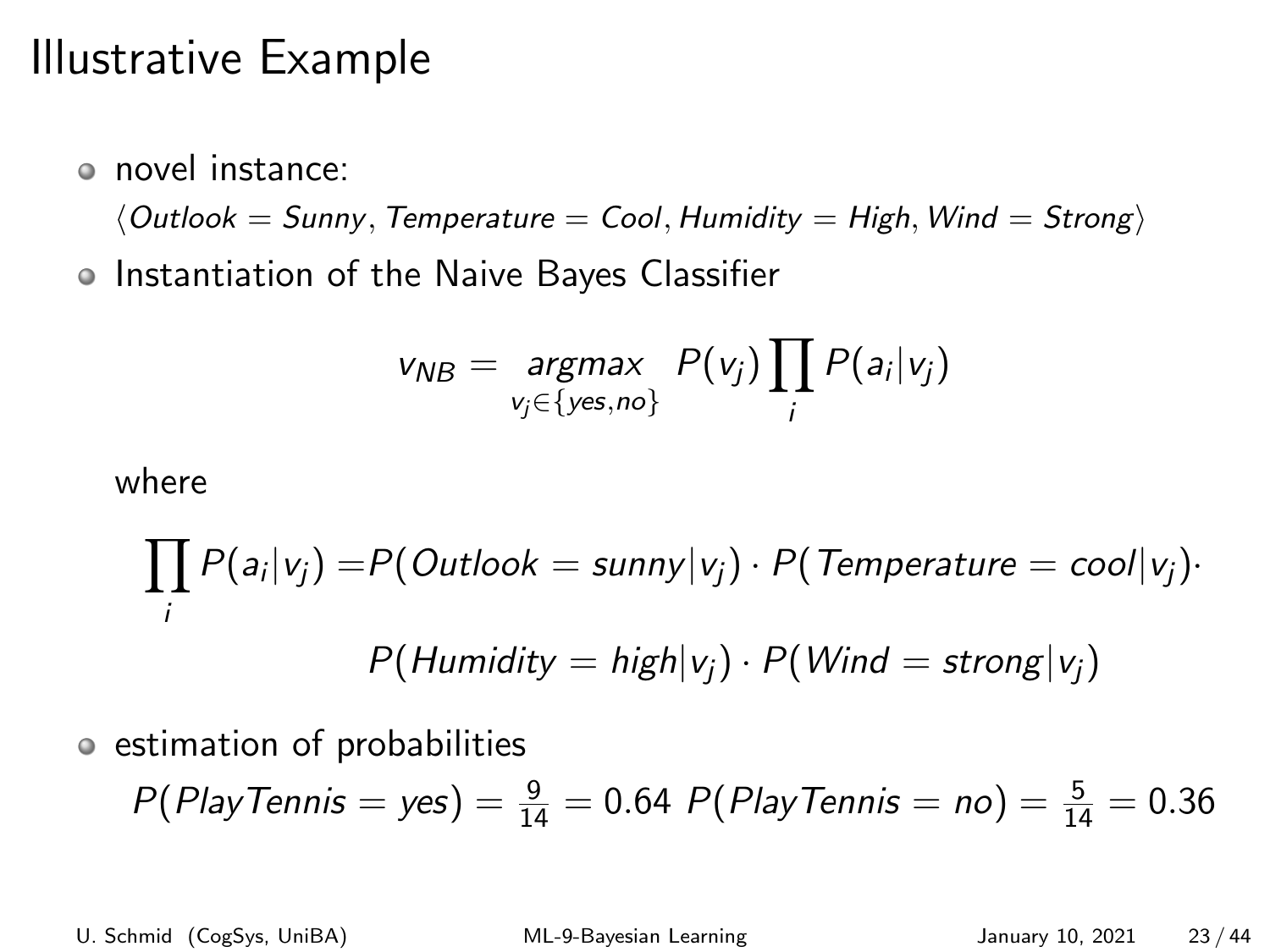similarly, conditional probabilities can be estimated  $(e.g.$  *Wind = Strong*)  $P(\textit{Wind} = \textit{Strong} | \textit{PlayTennis} = \textit{yes}) = \frac{3}{9} = 0.33$  $P(\textit{Wind} = \textit{Strong} | \textit{PlayTennis} = \textit{no}) = \frac{3}{5} = 0.60$  $\circ$  calculation of  $V_{NR}$  $P(yes)P(sunny|yes)P(cool|yes)P(high|yes)P(strong|yes) = 0.0053$  $P(no)P(sumny|no)P(cool|no)P(high|no)P(strong|no) = 0.0206$ 

$$
\Rightarrow v_{NB} = \textit{no}
$$

normalization

$$
\frac{0.0206}{0.0206+0.0053}=0.795
$$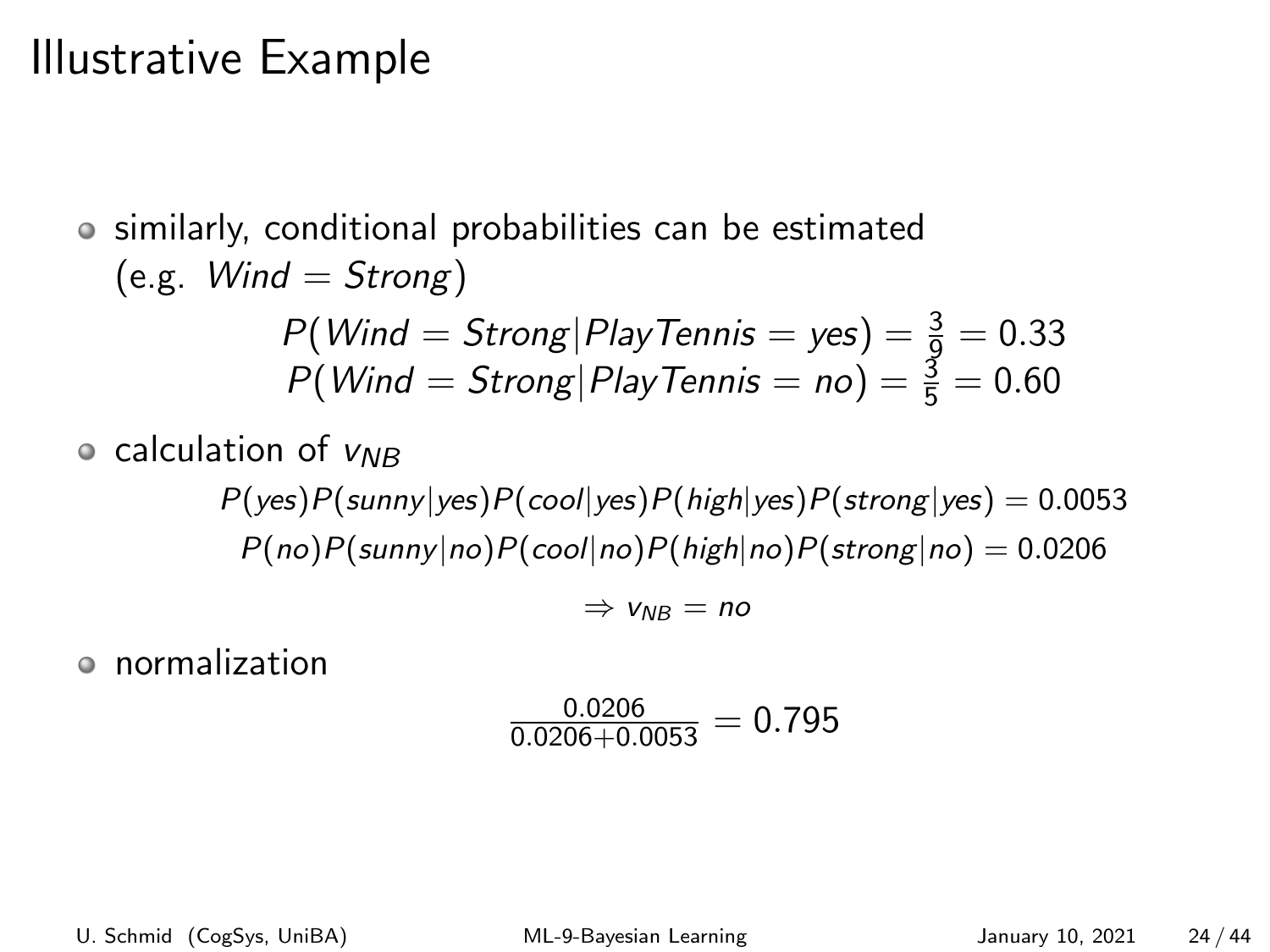### Estimating Probabilities

- normally, probabilities are estimated by the fraction of times the event is observed to occur over the total number of opportunities  $(\frac{n_c}{n})$
- in most cases, this method is a good estimate
- $\bullet$  but if  $n_c$  is very small, it provides poor results
	- $\triangleright$  biased underestimate of the probability
	- $\triangleright$  if this estimate equals zero, it will dominate the Bayes classifier
- Bayesian approach: m-estimate

$$
\frac{n_c+mp}{n+m}
$$

where  $p$  is a prior estimate of the probability we wish to determine, and *m* is a constant called the equivalent sample size which determines how heavily to weight  $p$  relative to the observed data

U. Schmid (CogSys, UniBA) [ML-9-Bayesian Learning](#page-0-0) January 10, 2021 25/44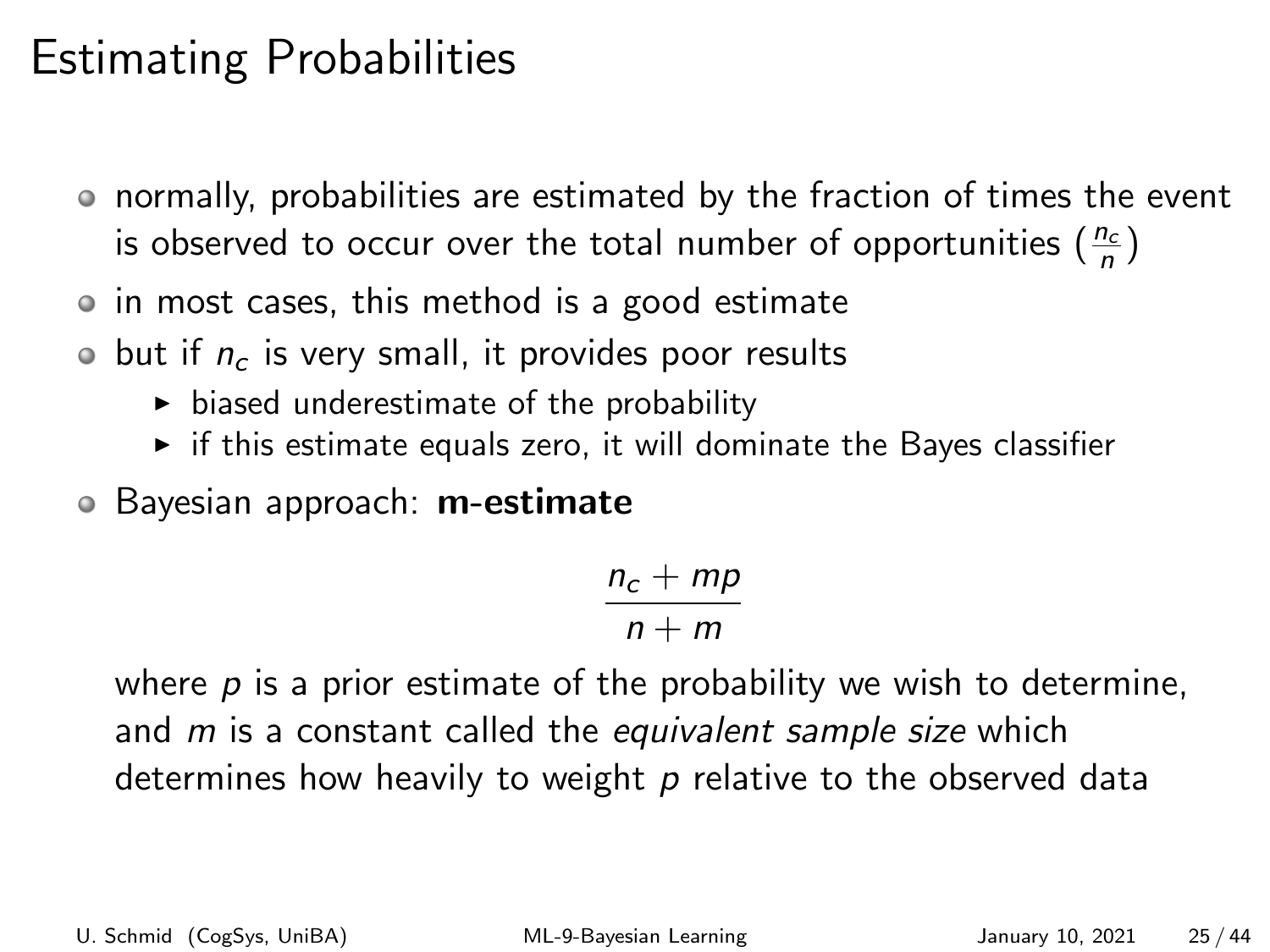### Estimating Probabilities

- in the absence of information, it is common to assume a uniform distribution for p
- hence,  $\rho=\frac{1}{k}$  $\frac{1}{k}$  where  $k$  is the number of possible attribute values

if  $m = 0$ , the **m-estimate** is equivalent to  $\frac{n_c}{n}$ 

 $\bullet$  m can be interpreted as the number of virtual samples distributed according to  $p$  that are added the  $n$  actual observed examples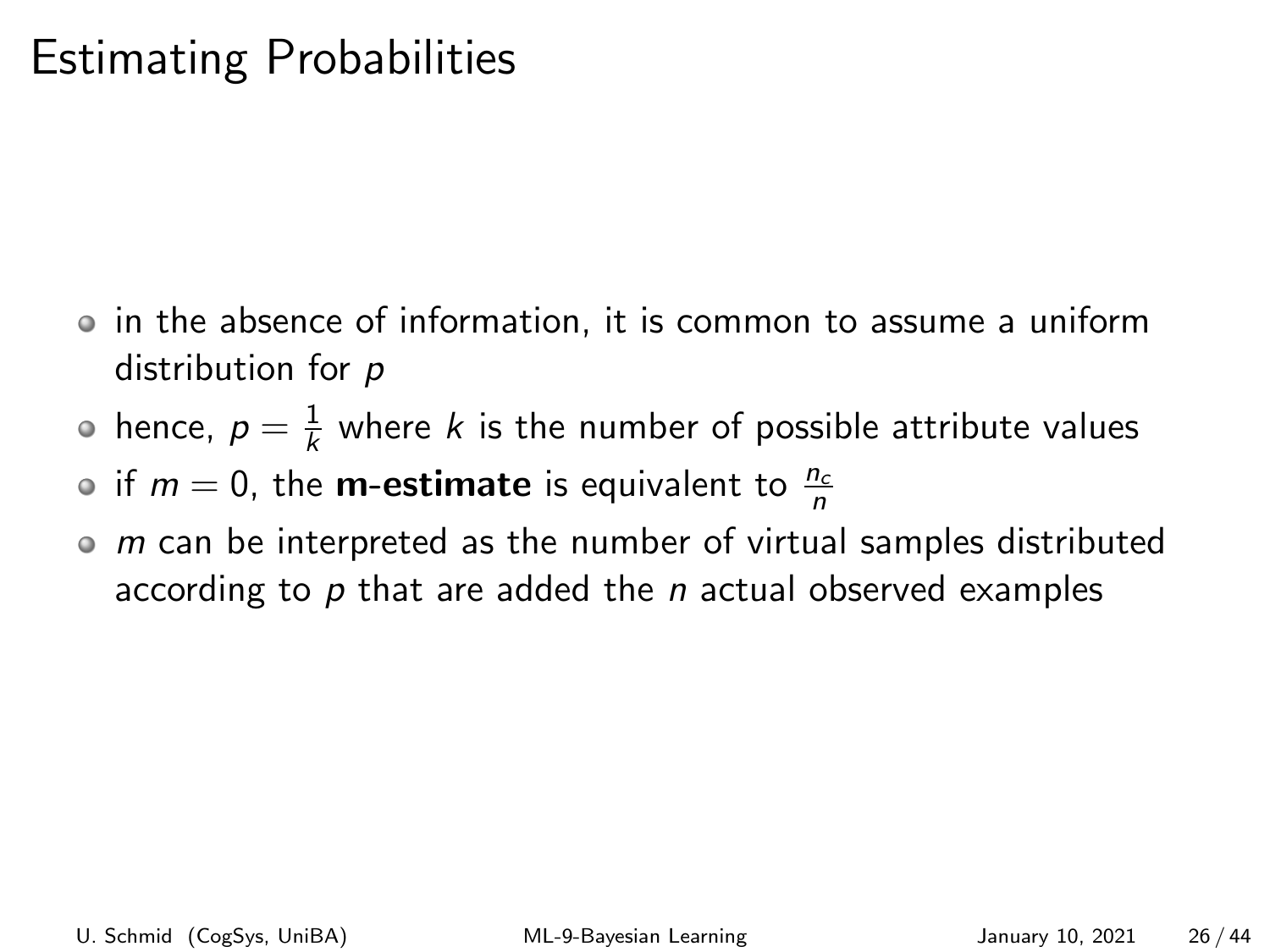## Bayesian Belief Networks

#### motivation

- $\triangleright$  naive Bayes classifier makes significant use of the assumption of conditional independence
- $\triangleright$  this assumption dramatically reduces the complexity of the learning task
- $\triangleright$  however, in many cases this assumption is overly restrictive

#### Bayesian Belief Network

- $\triangleright$  describes probability distribution governing a set of variables by specifying a set of conditional independence assumptions along with a set of conditional probabilities
- $\triangleright$  conditional independence assumption applies only to subsets of the variables
- $\triangleright$  Graphical models such as Hidden Markov Models are special cases of Bayesian networks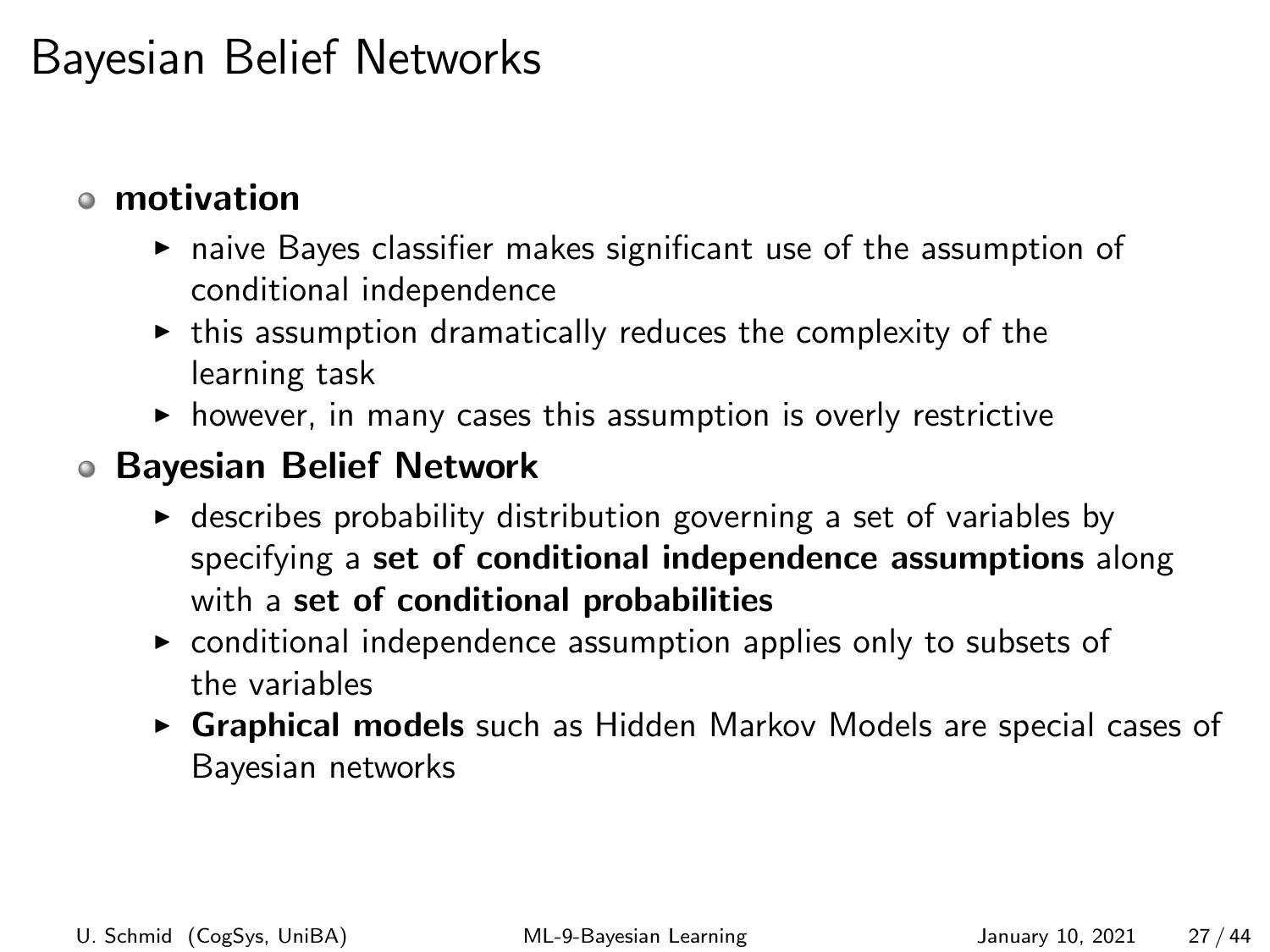#### Notation

- Bayesian Belief Networks describe the probability distribution over a set of variables
- arbitrary set of random variables  $Y_1, ..., Y_n$  where  $V(Y_i)$  is the set of possible values for  $Y_i$
- joint space:  $V(Y_1) \times V(Y_2) \times ... \times V(Y_n)$
- joint probability distribution specifies the probability for each of the possible variable bindings for the tuple  $\langle Y_1, Y_2, ..., Y_n \rangle$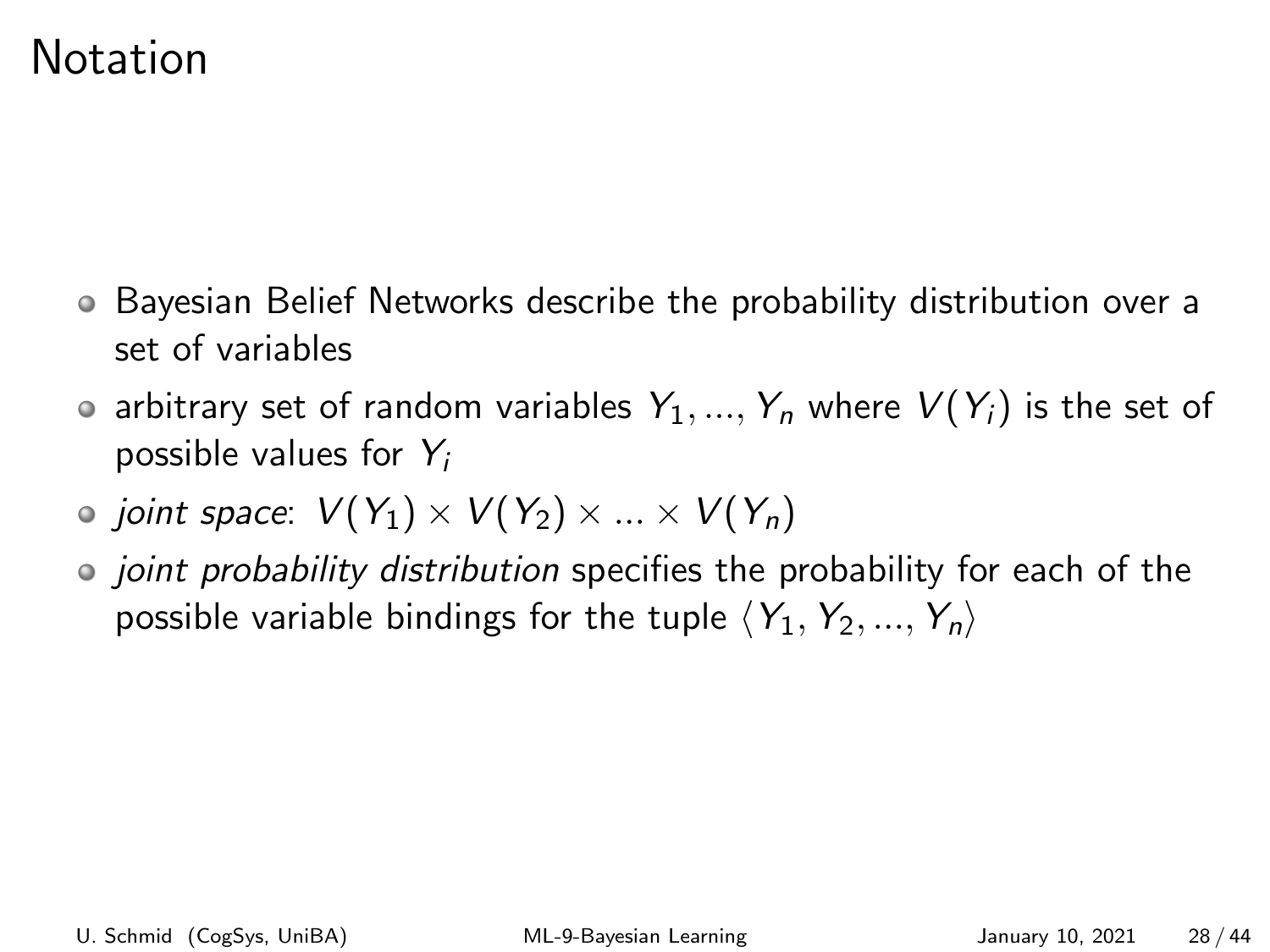#### Representation



Conditional Probability Table for "CampFire"

|              | $S.B$ $S. \neg B$ $\neg S.B$ $\neg S. \neg B$ |     |     |
|--------------|-----------------------------------------------|-----|-----|
|              | $C = 0.4$ 0.1 0.8                             |     | 0.2 |
| $\neg$ C 0.6 | 0.9                                           | 0.2 | 0.8 |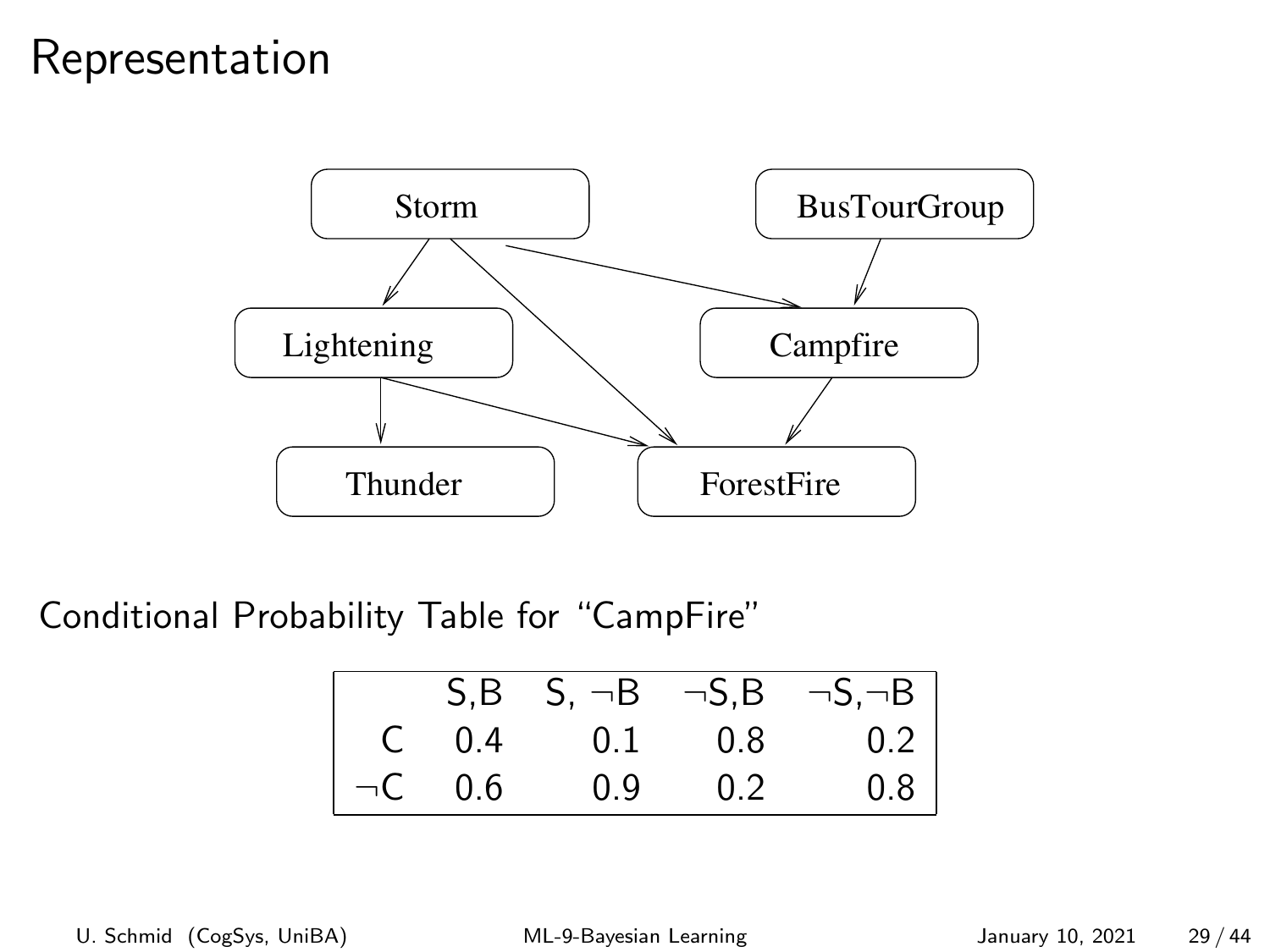#### Representation

- joint probability distribution over the boolean variables Storm, Lighting, Thunder, ForestFire, CampFire, and BusTourGroup
- set of conditional independence assumptions
	- represented by a directed acyclic graph (DAG)
	- node  $\approx$  variables in the joint space
	- $\triangleright$  arcs  $\approx$  conditional dependence of the originator
- for each node a conditional probability table is given
	- $\triangleright$  describes probability distribution for the variable given the values of its immediate predecessors
	- ighthroportion the joint probability for any desired assignment of  $\langle y_1, y_2, ..., y_n \rangle$  is computed by

$$
P(y_1, y_2, ..., y_n) = \prod_{i=1}^n P(y_i | Parents(Y_i))
$$

where Parents( $Y_i$ ) denotes the set of immediate predecessors of  $Y_i$ 

U. Schmid (CogSys, UniBA) [ML-9-Bayesian Learning](#page-0-0) January 10, 2021 30 / 44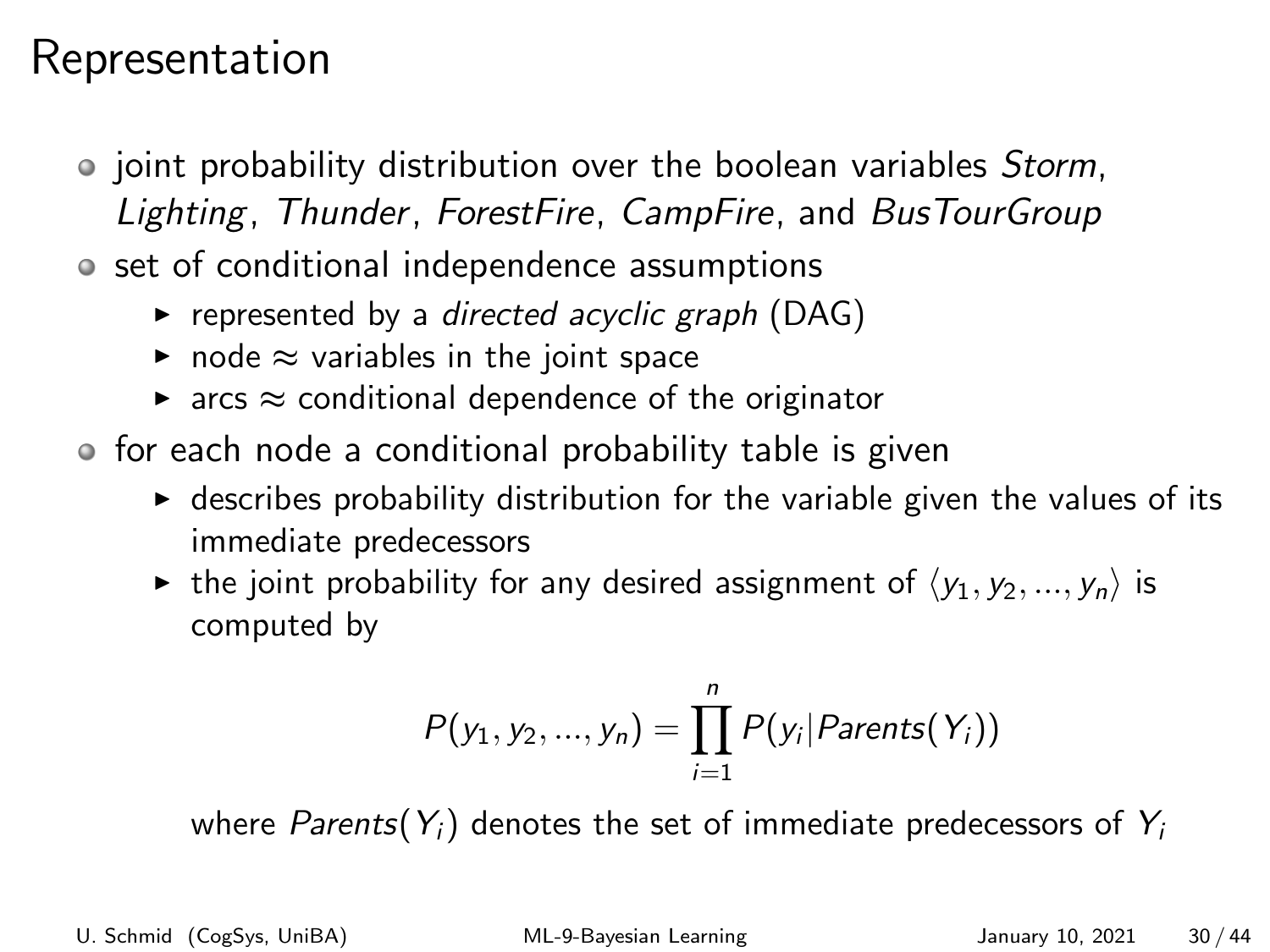### Inference

- **task:** inference of the probability distribution for a target value, e.g. ForestFire
- if values are known for all other variables in the network, the inference is straightforward
- in the more general case, values are only known for a subset of the network variables
- a Bayesian Network can be used to compute the probability distribution for any subset of network variables given the values or distributions for any subset of the remaining variables
- exact inference is NP-hard, even approximate inference can be NP-hard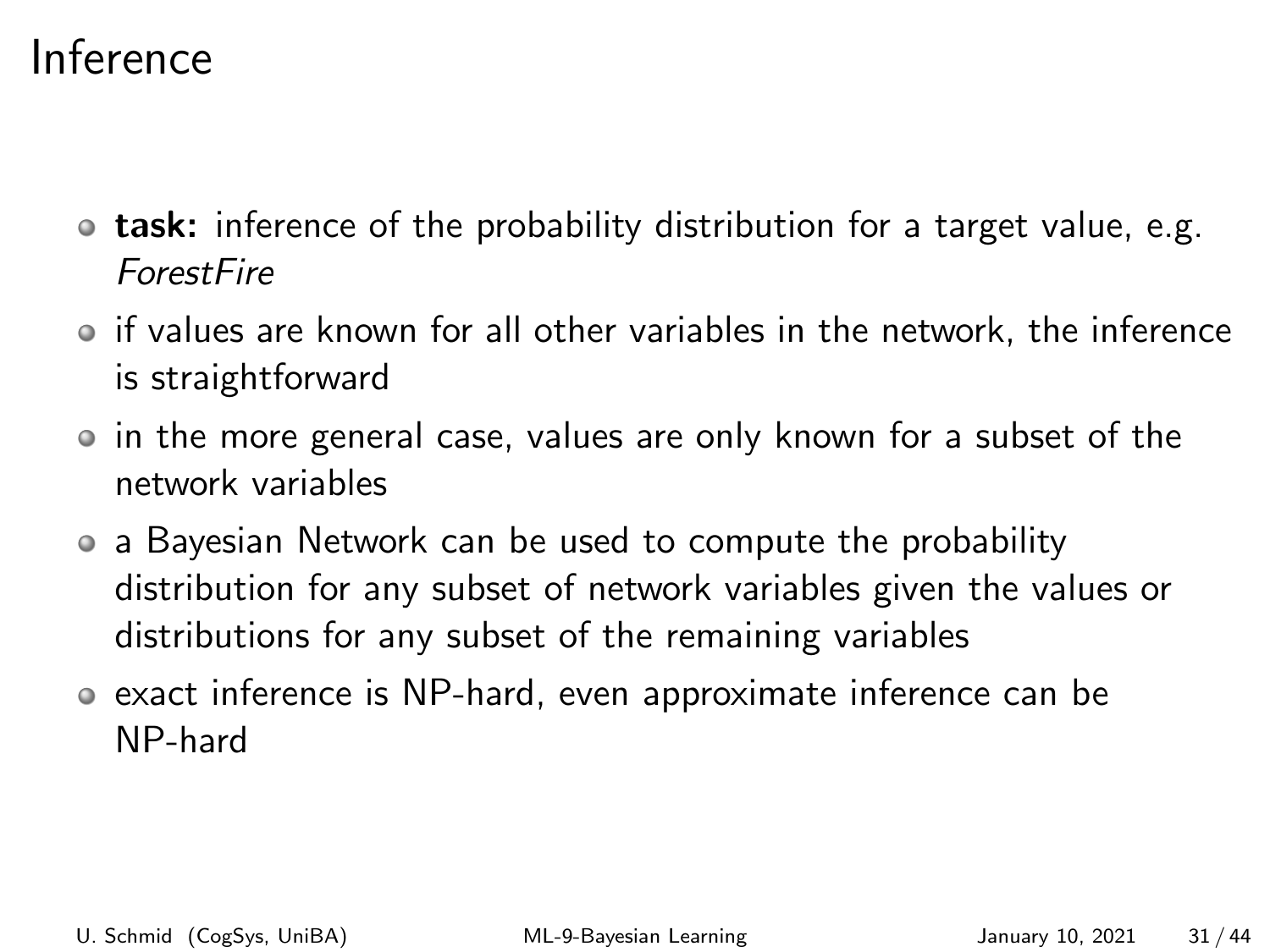## Categorisation of Algorithms

- network structure: known or unknown
- **network variables**: observable or partially observable
- in case of known structure and fully observable variables, the conditional probabilities can be estimated as for naive Bayes classifier
- in case of known structure and partially observable variables, the learning problem can be compared to learning weights for an ANN (Russel et al., 1995)
- in case of unknown structure, heuristic algorithms or scoring metric have to be used (Cooper and Herskovits, 1992)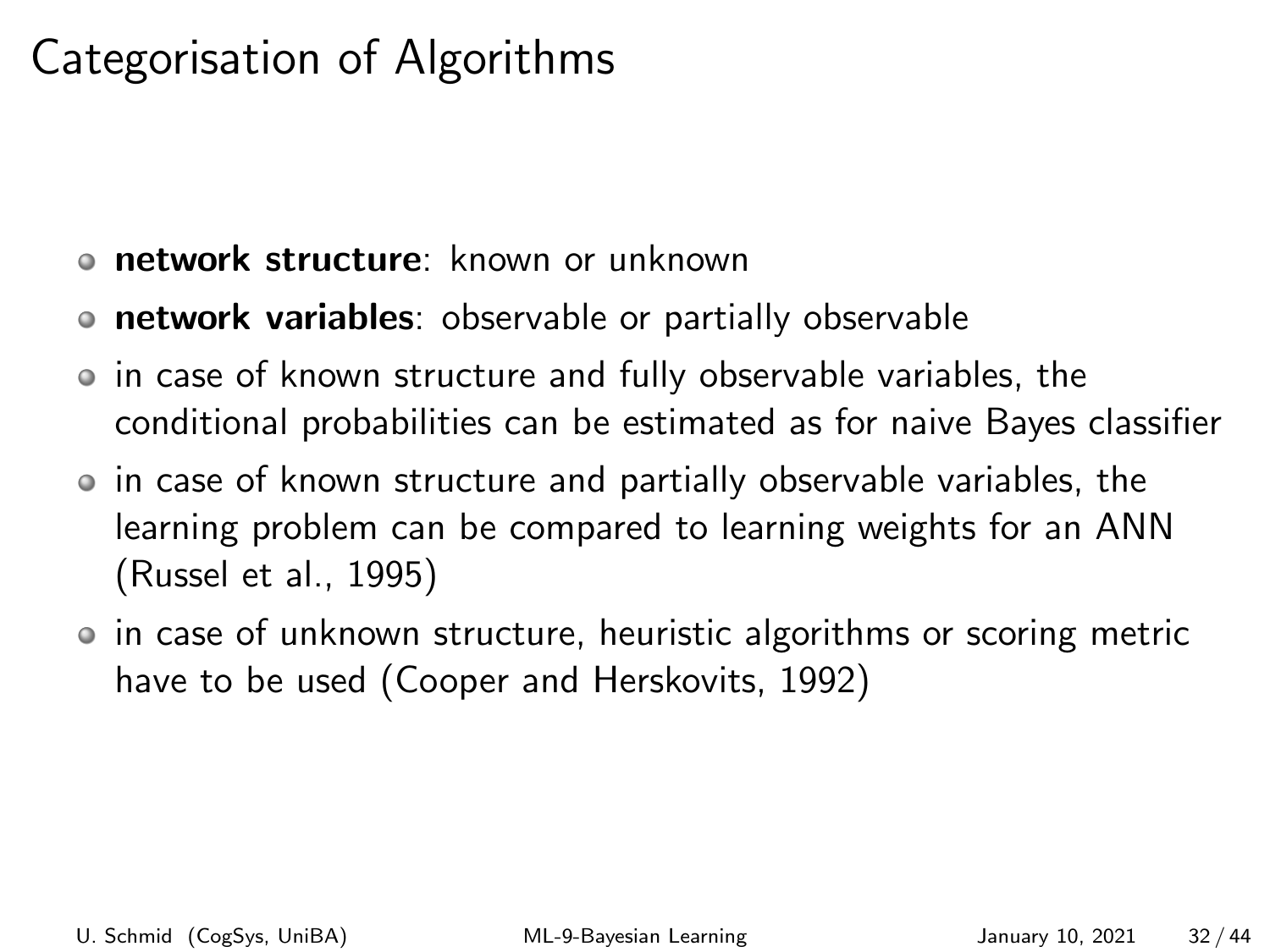# Using the Bayes Approach to Characterize ML-Algorithms

#### Maximum Likelihood and Least-Squared Error

- $\triangleright$  problem: learning continuous-valued target functions (e.g. neural networks, linear regression, etc.)
- $\triangleright$  under certain assumptions any learning algorithm that minimizes the squared error between the output hypothesis and the training data, will output a ML hypothesis

#### Minimum Description Length Principle

- $\blacktriangleright$  closely related to Occam's razor: choose the shortest explanation for the observed data
- $\triangleright$  consider  $h_{MAP}$  by basic concepts of information theory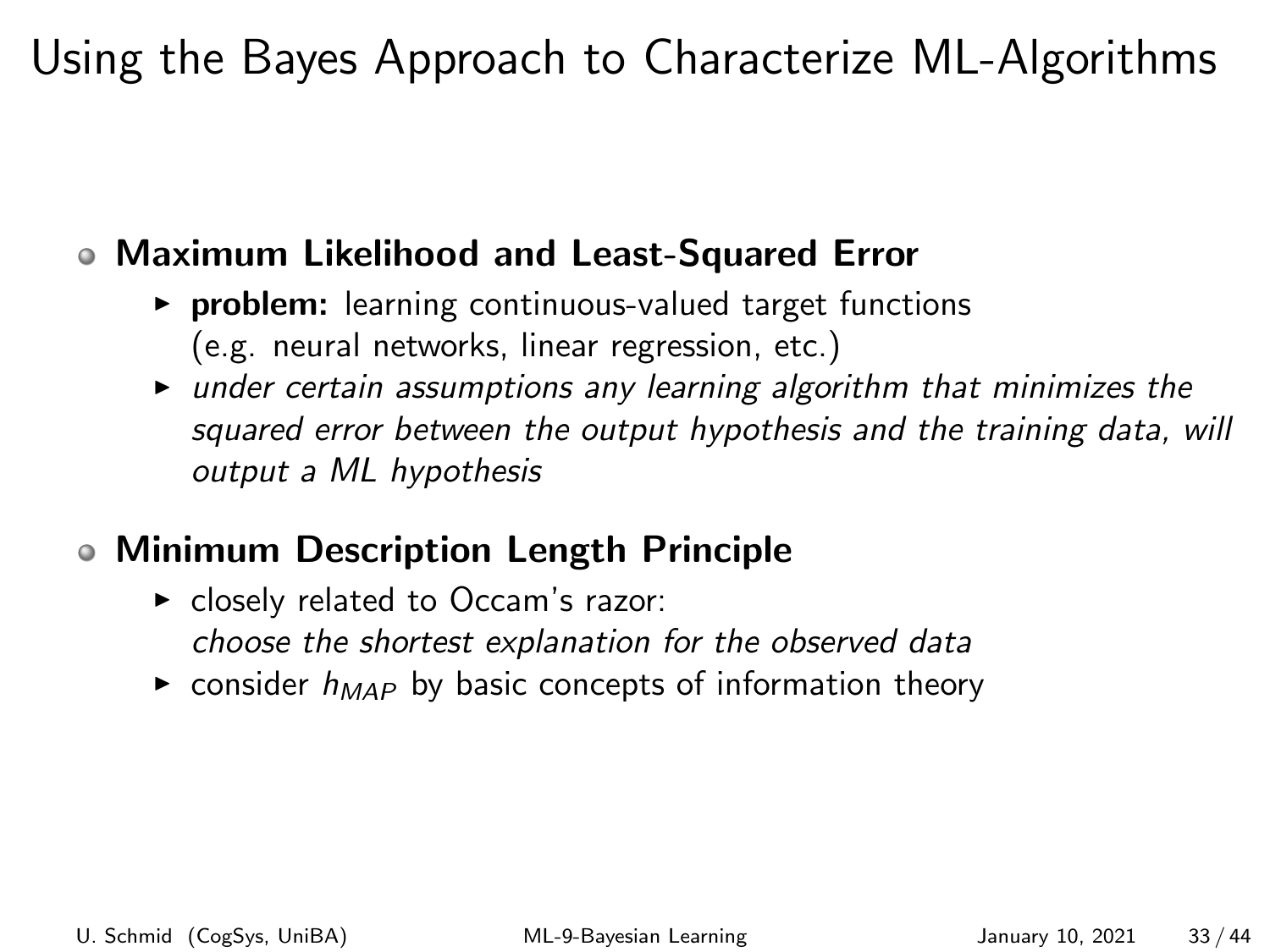- **o problem:** learning continuous-valued target functions (e.g. neural networks, linear regression, etc.)
- under certain assumptions any learning algorithm that minimizes the squared error between the output hypothesis and the training data, will output a ML hypothesis
- o problem setting:
	- $\blacktriangleright~(\forall h\in H)[h:X\to\Re]$  and training examples of the form  $\langle x_i, d_i\rangle$
	- $\triangleright$  unknown target function  $f : X \to \Re$
	- $\triangleright$  m training examples, where the target value of each example is corrupted by random noise drawn according to a Normal probability distribution with zero mean  $(d_i = f(x_i) + e_i)$

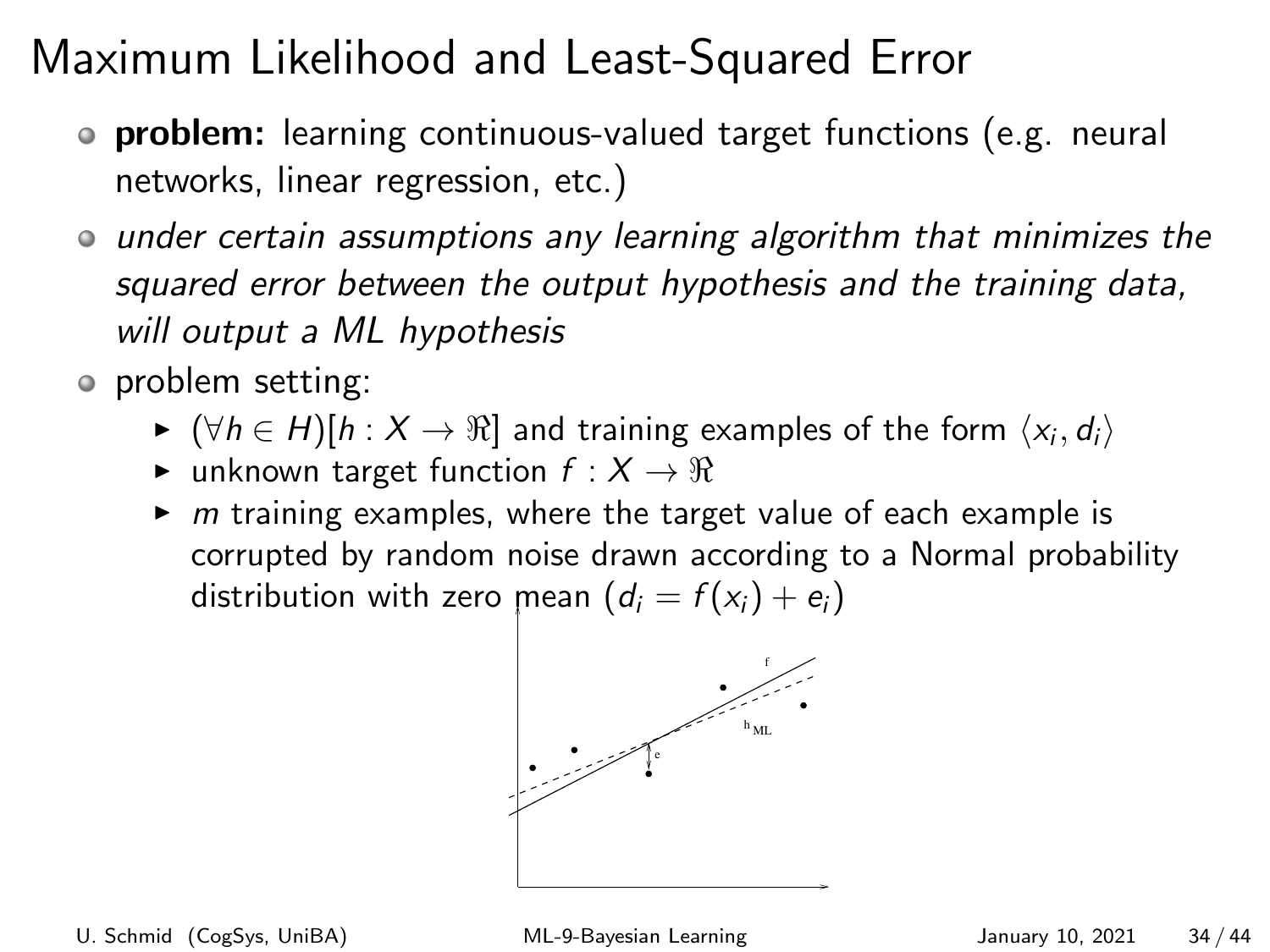$$
h_{ML} = \underset{h \in H}{\text{argmax}} p(D|h)
$$

The training examples are assumed to be mutually independent given h.

$$
h_{ML} = \underset{h \in H}{argmax} \prod_{i=1}^{m} p(d_i|h)
$$

Given that the noise  $e_i$  obeys a normal distribution with zero mean and unknown variance  $\sigma^2$ , each  $d_i$  must also obey a Normal distribution around the true target value  $f(x_i)$ .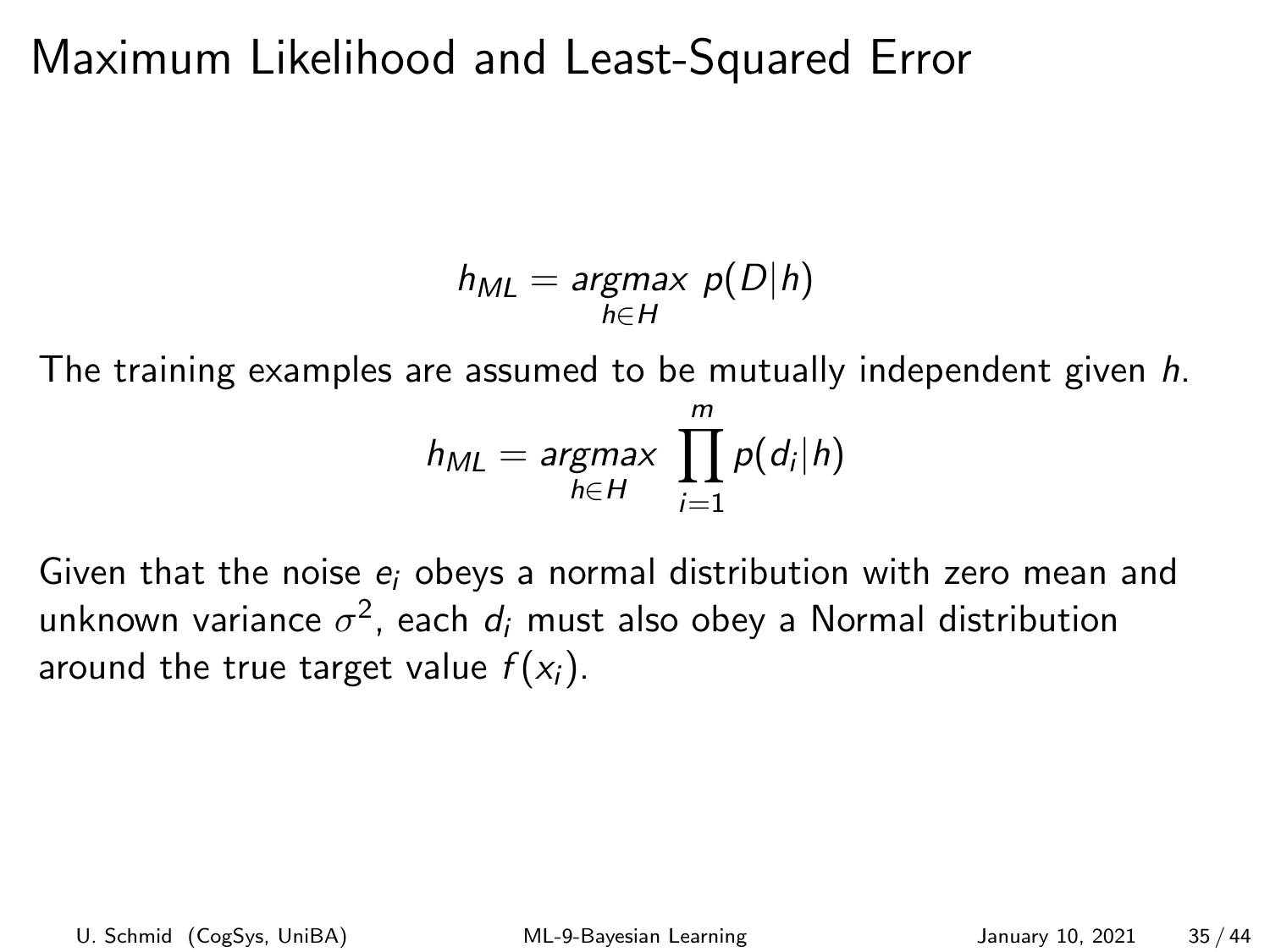Density Function of Normal Distribution:

$$
\frac{1}{\sqrt{2\pi\sigma^2}}e^{-\frac{1}{2\sigma^2}(x-\mu)^2}
$$

Because we are writing the expression for  $P(D|h)$ , we assume h is the correct description of f. Hence,  $\mu = f(x_i) = h(x_i)$ 

$$
h_{ML} = \underset{h \in H}{argmax} \ \prod_{i=1}^{m} \frac{1}{\sqrt{2\pi\sigma^2}} e^{-\frac{1}{2\sigma^2}(d_i - h(x_i))^2}
$$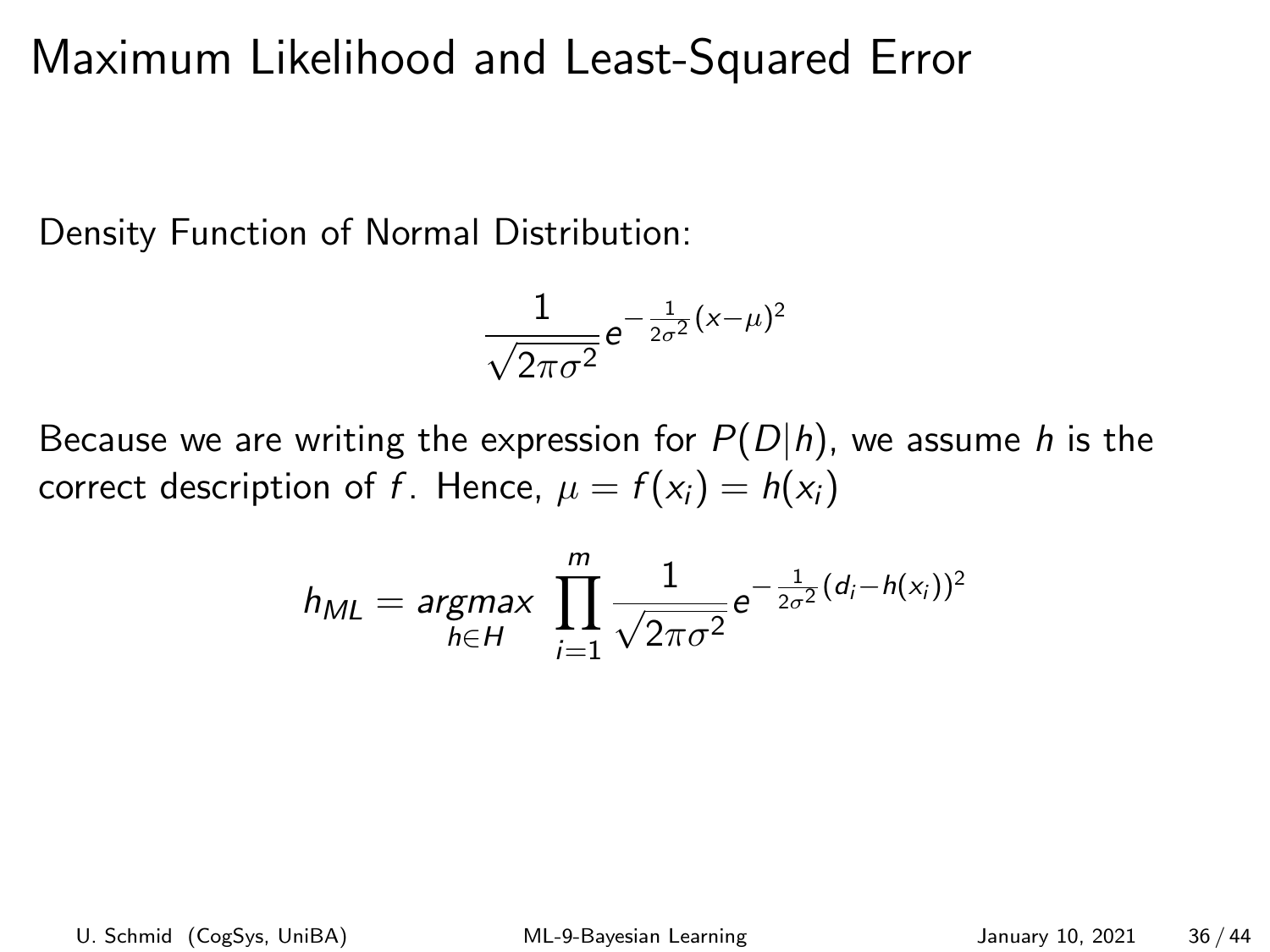It is common to maximize the less complicated logarithm, which is justified because of the monotonicity of this function.

$$
h_{ML} = \underset{h \in H}{argmax} \sum_{i=1}^{m} \ln \frac{1}{\sqrt{2\pi\sigma^2}} - \frac{1}{2\sigma^2} (d_i - h(x_i))^2
$$

The first term in this expression is a constant independent of h and can therefore be discarded.

$$
h_{ML} = \underset{h \in H}{argmax} \sum_{i=1}^{m} -\frac{1}{2\sigma^2} (d_i - h(x_i))^2
$$

Maximizing this negative term is equivalent to minimizing the corresponding positive term.

$$
h_{ML} = \underset{h \in H}{\text{argmin}} \sum_{i=1}^{m} \frac{1}{2\sigma^2} (d_i - h(x_i))^2
$$

U. Schmid (CogSys, UniBA) [ML-9-Bayesian Learning](#page-0-0) January 10, 2021 37/44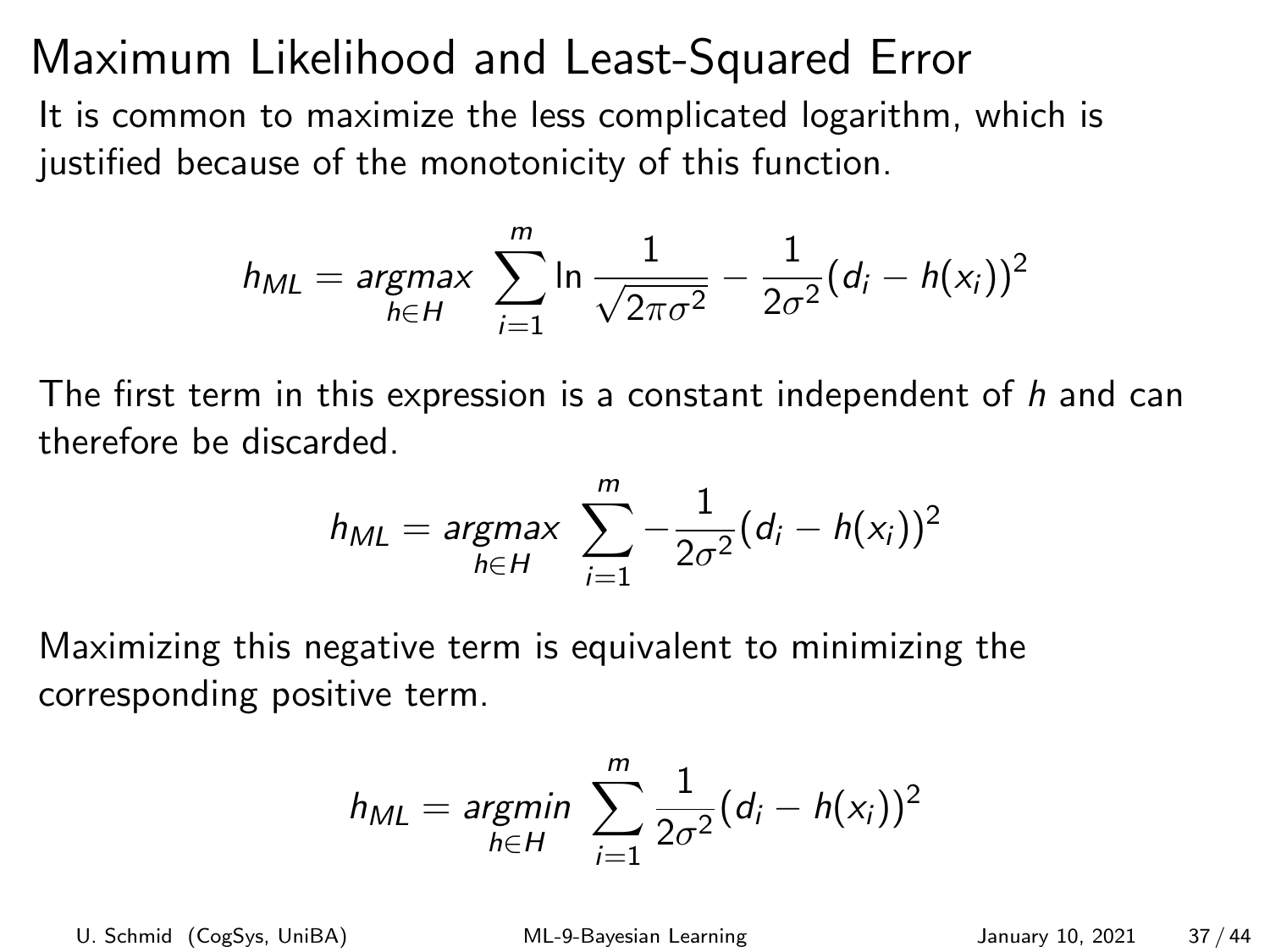Finally, all constants independent of h can be discarded.

$$
h_{ML} = \underset{h \in H}{argmin} \sum_{i=1}^{m} (d_i - h(x_i))^2
$$

 $\Rightarrow$  the  $h_{MI}$  is one that minimizes the sum of the squared errors

- Why is it reasonable to choose the Normal distribution to characterize noise?
	- $\triangleright$  good approximation of many types of noise in physical systems
	- $\triangleright$  Central Limit Theorem shows that the sum of a sufficiently large number of independent, identically distributed random variables itself obeys a Normal distribution
- Only noise in the *target value* is considered, not in the *attributes* describing the instances themselves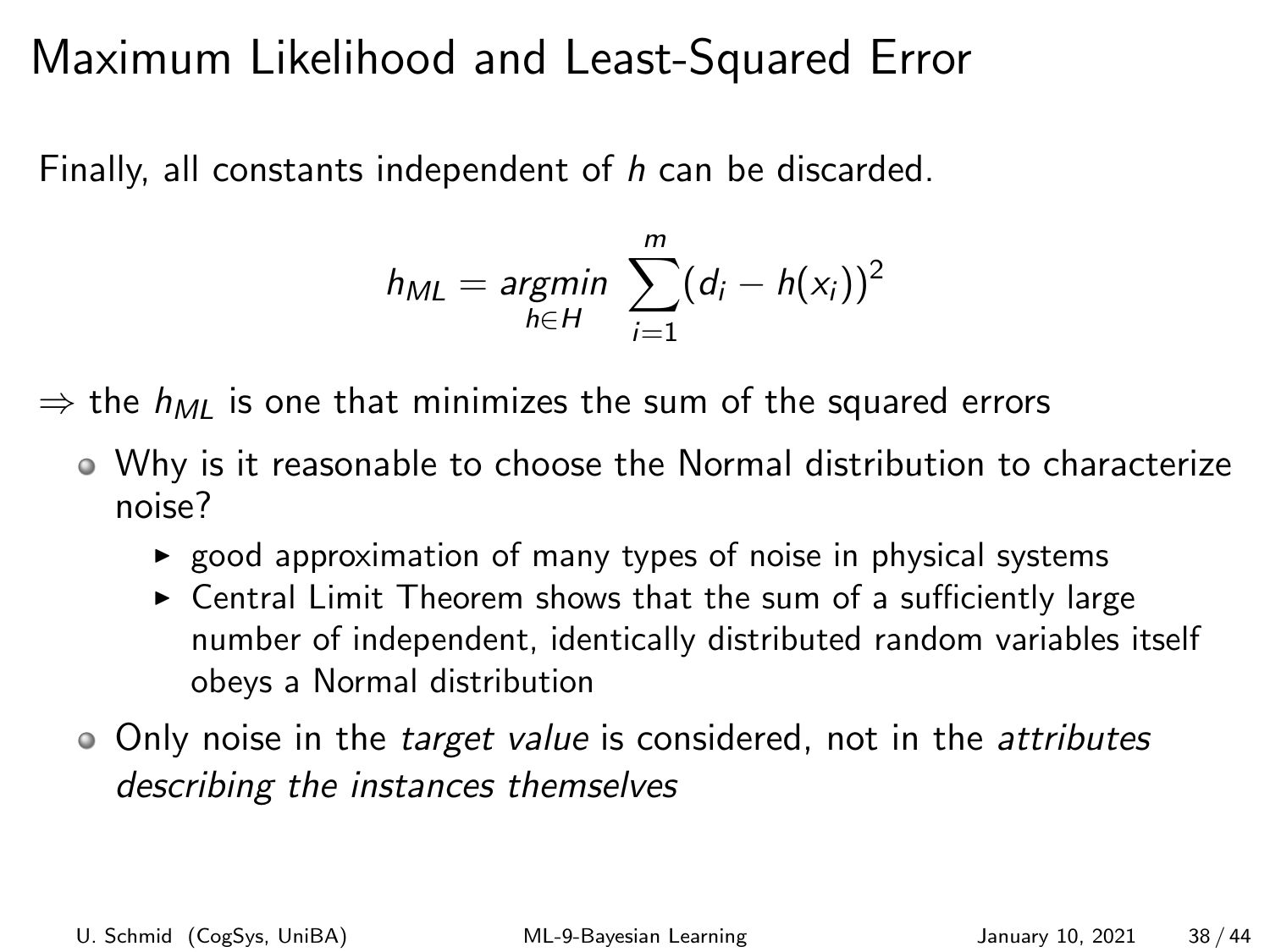- **•** recall **Occam's razor:** choose the shortest explanation for the observed data
- here, we consider a Bayesian perspective on this issue and a closely related principle
- Minimum Description Length (MDL) Principle
	- $\triangleright$  motivated by interpreting the definition of  $h_{MAP}$  in the light from information theory

$$
h_{MAP} = \underset{h \in H}{\text{argmax}} P(D|h)P(h)
$$

$$
h_{MAP} = \underset{h \in H}{\operatorname{argmax}} \log_2 P(D|h) + \log_2 P(h)
$$

$$
h_{MAP} = \underset{h \in H}{\operatorname{argmin}} - \log_2 P(D|h) - \log_2 P(h)
$$

 $\triangleright$  this equation can be interpreted as a statement that short hypotheses are preferred, assuming a particular representation scheme for encoding hypotheses and data

U. Schmid (CogSys, UniBA) [ML-9-Bayesian Learning](#page-0-0) January 10, 2021 39 / 44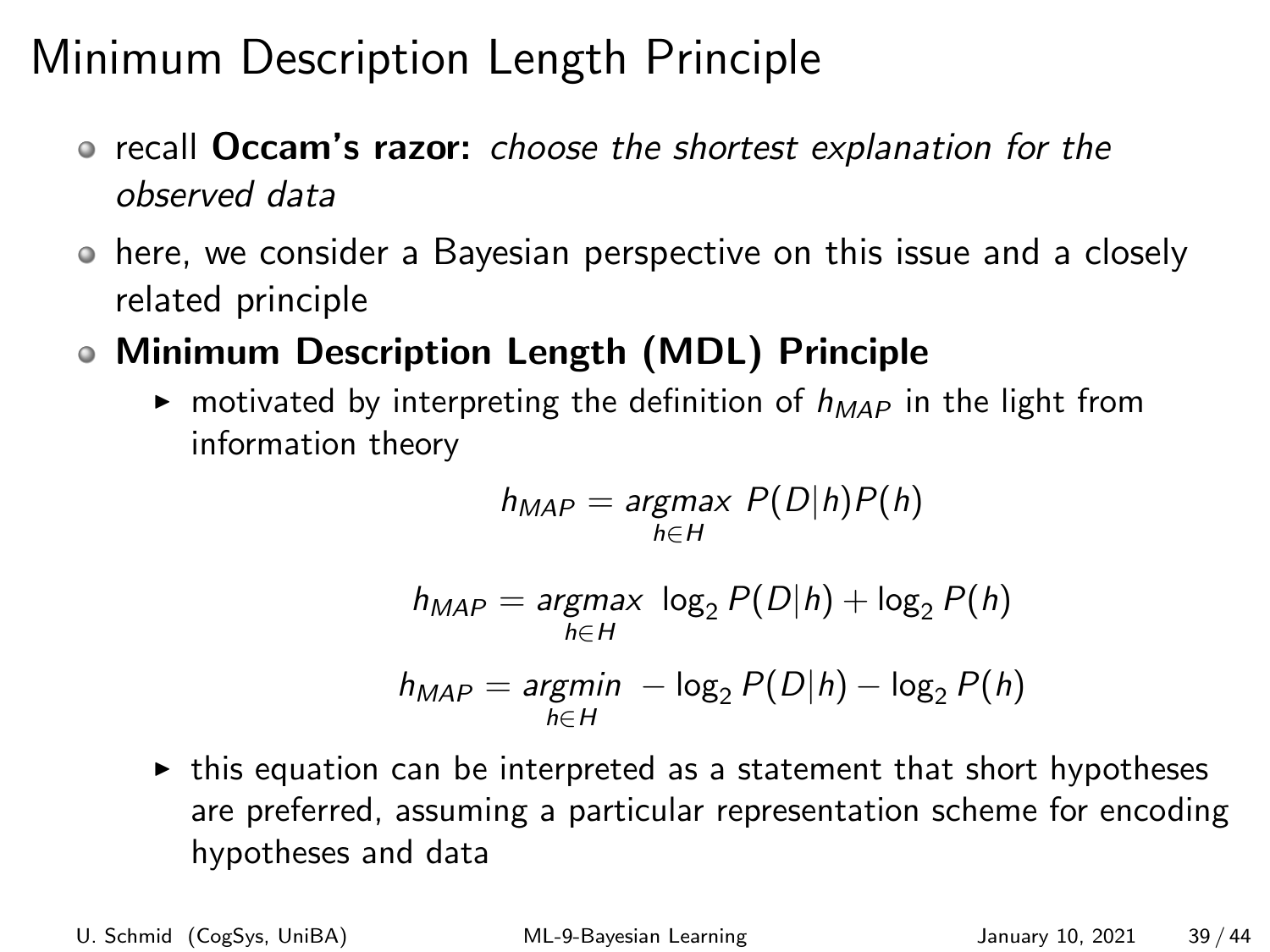- o introduction to a basic result of information theory
	- $\triangleright$  consider the problem of designing a code C to transmit messages drawn at random
	- riangleright probability of encountering message *i* is  $p_i$
	- $\triangleright$  interested in the most compact code C
	- $\blacktriangleright$  Shannon and Weaver (1949) showed that the optimal code assigns  $-\log_2 p_i$  bits to encode message i
	- $\blacktriangleright$   $L_C(i) \approx$  description length of message i with respect to C
- $L_{C_H}(h) = -\log_2 P(h)$ , where  $C_H$  is the optimal code for hypothesis space H
- $\mathcal{L}_{C_{D|h}}(D|h)=-\log_2 P(D|h)$ , where  $C_{D|h}$  is the optimal code for describing data  $D$  assuming that both the sender and receiver know hypothesis h
- $\Rightarrow$  Minimum description length principle

$$
h_{MAP} = \underset{h \in H}{\text{argmin}} \ L_{C_H}(h) + L_{C_{D|h}}(D|h)
$$

U. Schmid (CogSys, UniBA) [ML-9-Bayesian Learning](#page-0-0) January 10, 2021 40 / 44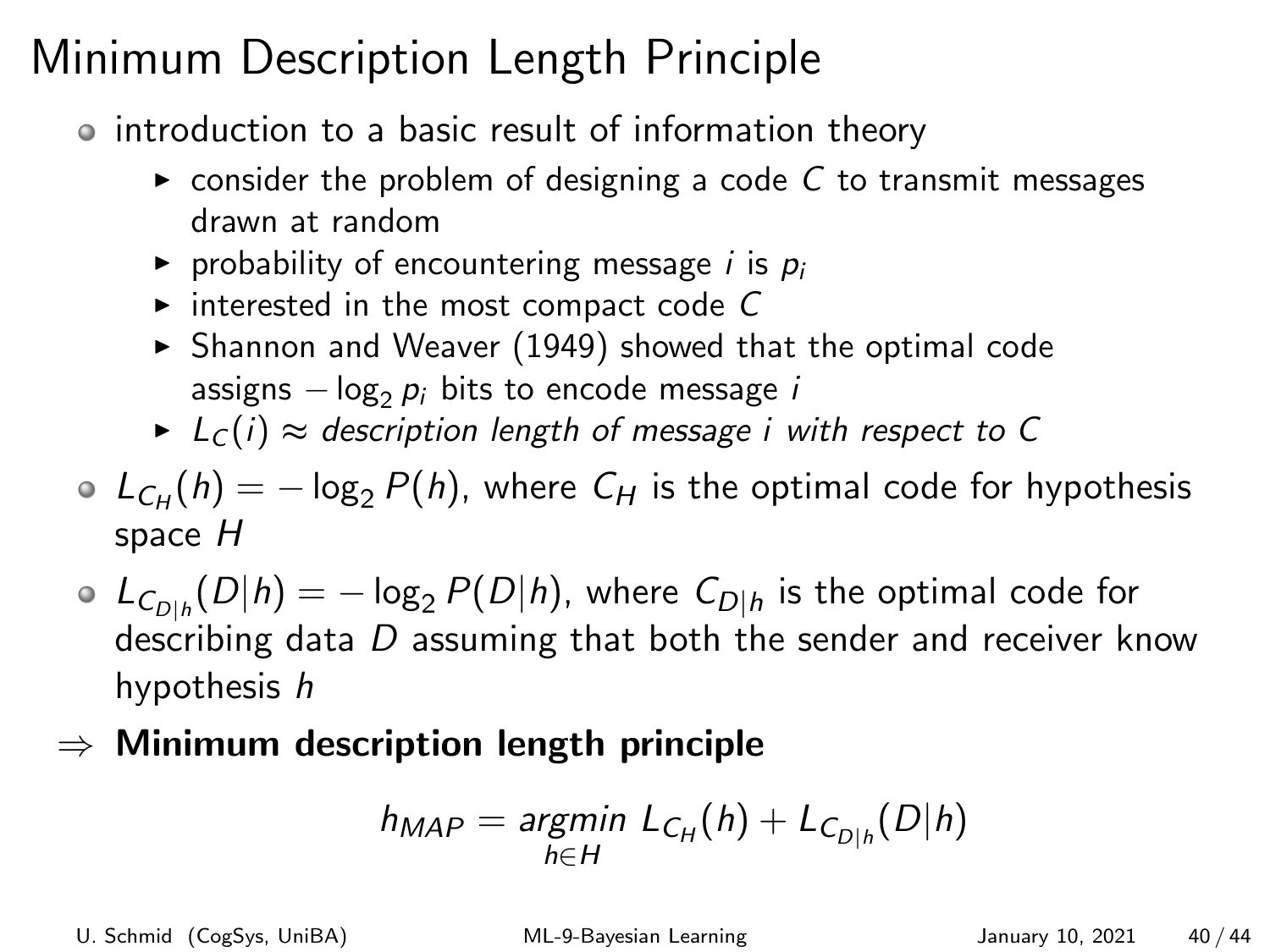- to apply this principle in practice, specific encodings or representations appropriate for the given learning task must be chosen
- application to decision tree learning
	- $\triangleright$   $C_H$  might be some obvious encoding, in which the description length grows with the number of nodes and with the number of edges
	- choice of  $C_{D|h}$ ?
		- sequence of instances  $\langle x_1, ..., x_m \rangle$  is known to the transmitter and the receiver
		- we need only to transmit the classifications  $\langle f (x_1), ..., f (x_m) \rangle$
		- $\bullet$  if h correctly predicts the classification, no transmission is necessary  $(L_{C_{D|h}}(D|h) = 0)$
		- in case of misclassified examples, for each misclassification a message has to be sent that identifies this example (at most  $\log_2 m$  bits) as well as its correct classification (at most  $log_2 k$  bits, where k is the number of possible classifications)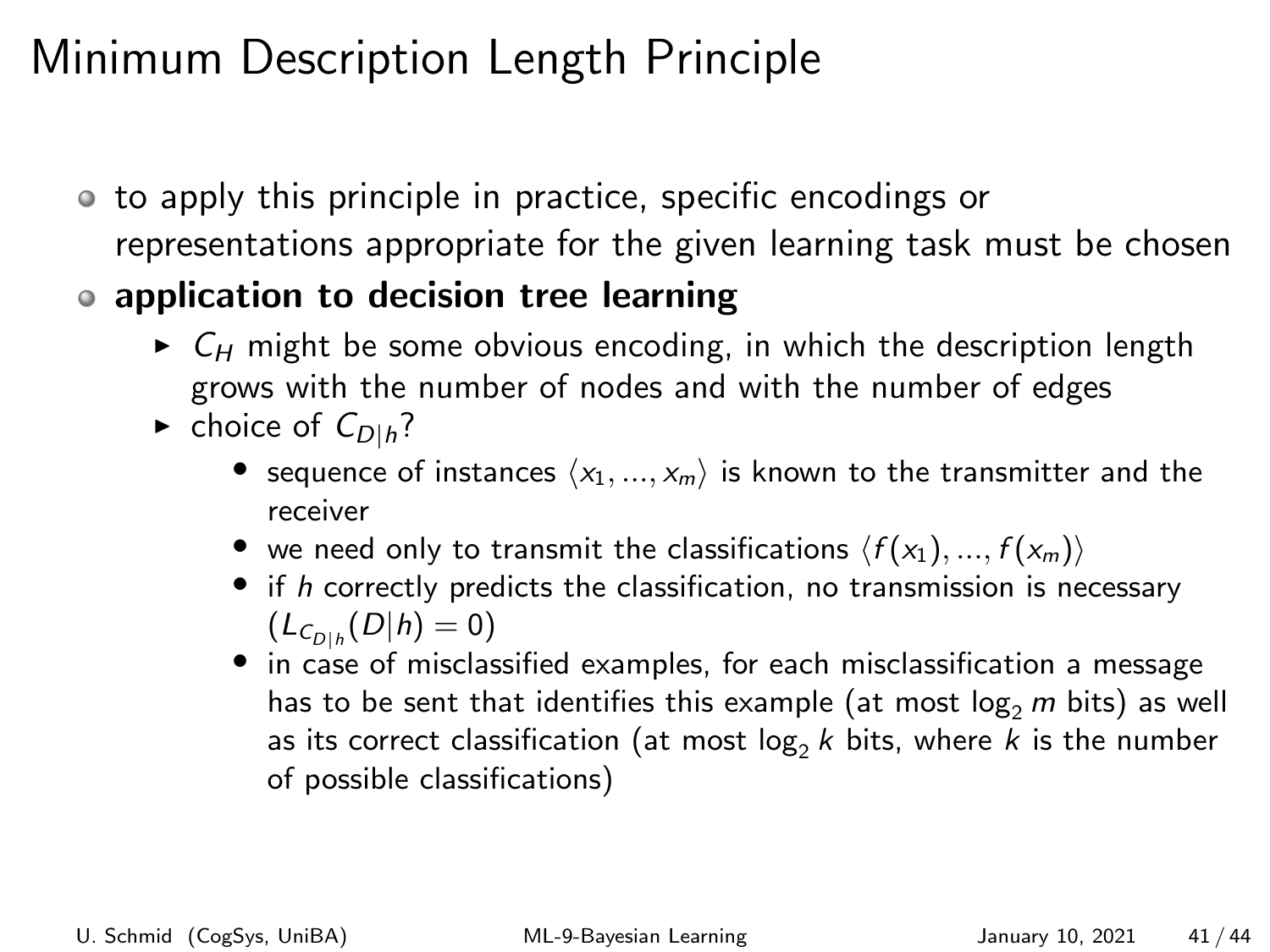- MDL principle provides a way for trading off hypothesis complexity for the number of errors committed by the hypothesis
- one way of dealing with the issue of overfitting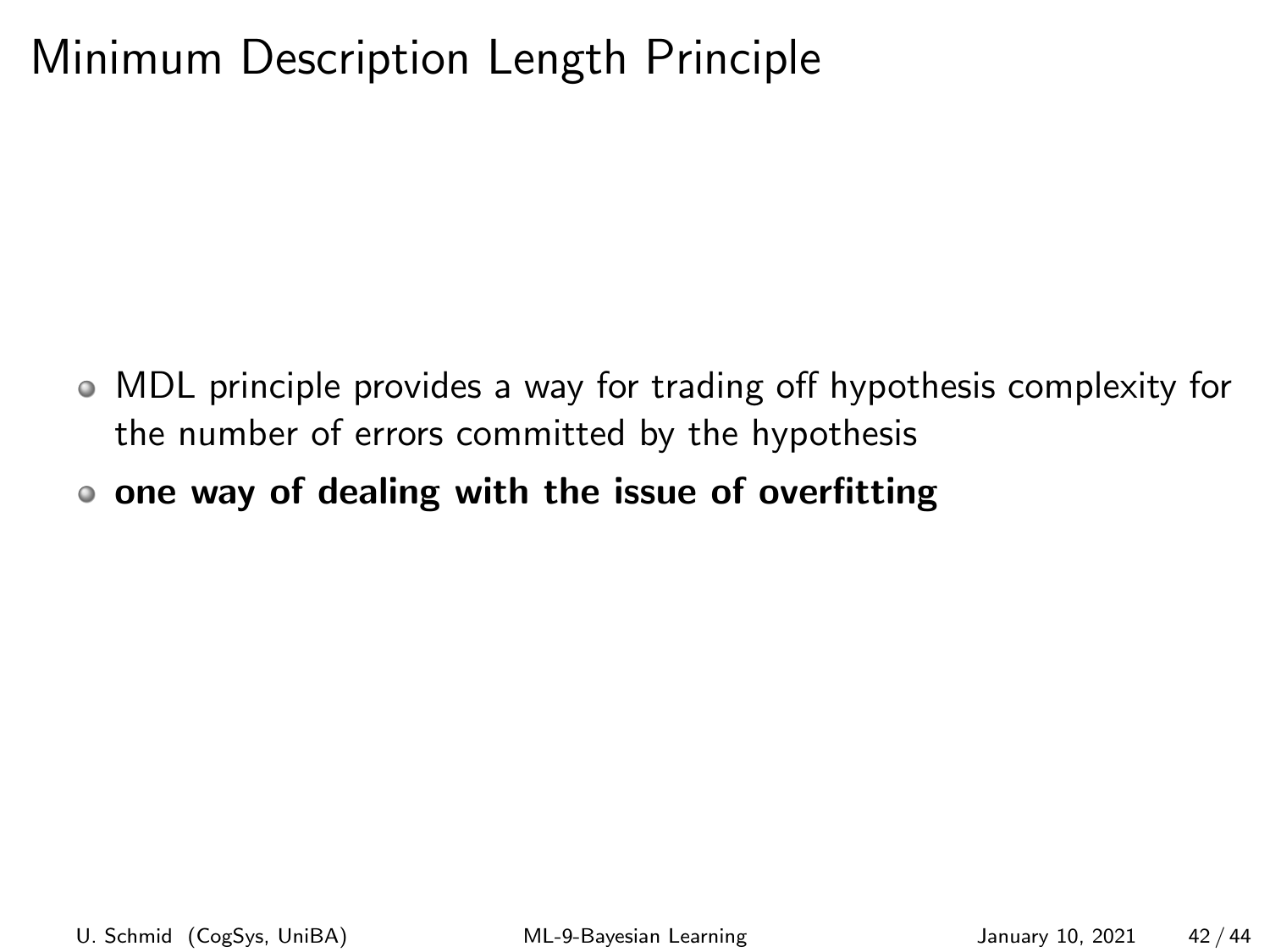# Summary

- Bayes classification learning is based on the concept of the probability of hypotheses given observations
- Typically, maximum likelihood (ML) or maximum a posteriori (MAP) hypotheses are learned
- Probabilities are estimated from the training data
- Naive Bayes Classifiers are competitive with decision trees and ANNs
- Bayesian Networks are graphical models where a graph represents the  $\bullet$ conditional dependence structure between random variables
- The conceputalization of machine learning in the Bayesian framework offers the possibility to formally analyse properties of learning algorithms